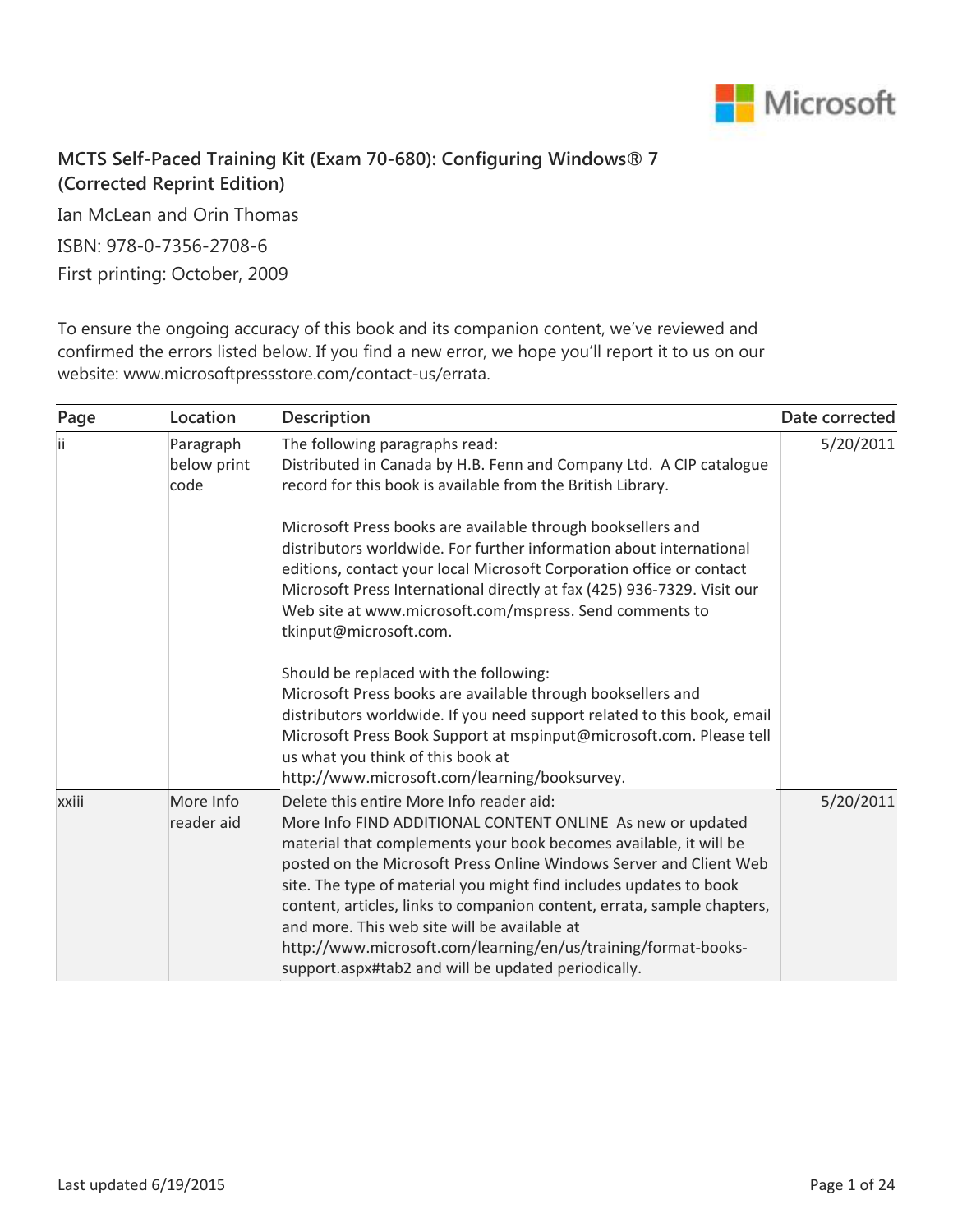| Page           | Location                           | Description                                                                                                                                                                                                            | Date corrected |
|----------------|------------------------------------|------------------------------------------------------------------------------------------------------------------------------------------------------------------------------------------------------------------------|----------------|
| xxiv           | Third<br>paragraph,<br>fifth line  | Reads:<br>To run computers as virtual machines within Windows, you can use<br>Hyper-V, Microsoft Virtual PC 2007, or third-party virtual machine<br>software.                                                          | 2/1/2011       |
|                |                                    | Should read:                                                                                                                                                                                                           |                |
|                |                                    | To run computers as virtual machines with Windows, you can use<br>Hyper-V, or third-party virtual machine software.                                                                                                    |                |
|                |                                    | The link to "To download Virtual PC 2007 " should be deleted.                                                                                                                                                          |                |
| xxiv           | Third<br>paragraph                 | The final sentence should be deleted:<br>To download Virtual PC 2007, visit<br>http://www.microsoft.com/windows/downloads/virtualpc/default.ms<br>px.                                                                  | 2/1/2011       |
| xxiv           | Table 1                            | Reads:                                                                                                                                                                                                                 | 2/1/2011       |
|                | heading                            | Windows 7 Minimum Hardware Requirements                                                                                                                                                                                |                |
|                |                                    | Should read:<br>Windows 7 Hardware Requirements                                                                                                                                                                        |                |
| xxiv           | Table 1 title                      | Reads:<br>Windows Server 2008 Minimum Hardware Requirements                                                                                                                                                            | 2/1/2011       |
|                |                                    | Should read:<br>Windows 7 Minimum Hardware Requirements                                                                                                                                                                |                |
| <b>XXV</b>     | "Digital                           | Reads:                                                                                                                                                                                                                 | 5/20/2011      |
|                | Content for<br><b>Digital Book</b> | the print edition's companion CD                                                                                                                                                                                       |                |
|                | Readers"                           | Should read:                                                                                                                                                                                                           |                |
| xxvii          | reader aid<br>Bottom of the        | the print edition's companion DVD<br>Reads:                                                                                                                                                                            | 5/20/2011      |
|                | page                               | tkinput@microsoft.com                                                                                                                                                                                                  |                |
|                |                                    | Should read:<br>mspinput@microsoft.com                                                                                                                                                                                 |                |
| 2              | "Before You                        | Reads:                                                                                                                                                                                                                 | 7/26/2013      |
|                |                                    | Begin" section A copy of the Windows 7 Enterprise or Ultimate edition installation<br>media or an evaluation version of Windows 7 Enterprise or Ultimate<br>edition, which can be downloaded from Microsoft's Web site |                |
|                |                                    | Should read:                                                                                                                                                                                                           |                |
|                |                                    | A copy of the Windows 7 Enterprise or Ultimate edition installation<br>media                                                                                                                                           |                |
| $\overline{4}$ | "Windows 7                         | Reads:                                                                                                                                                                                                                 | 2/1/2011       |
|                | Home<br>Premium"<br>section, last  | Windows 7 Home Premium supports two physical processors.<br>Should read:                                                                                                                                               |                |
|                | sentence                           | Windows 7 Home Premium supports one physical processor.                                                                                                                                                                |                |
|                |                                    |                                                                                                                                                                                                                        |                |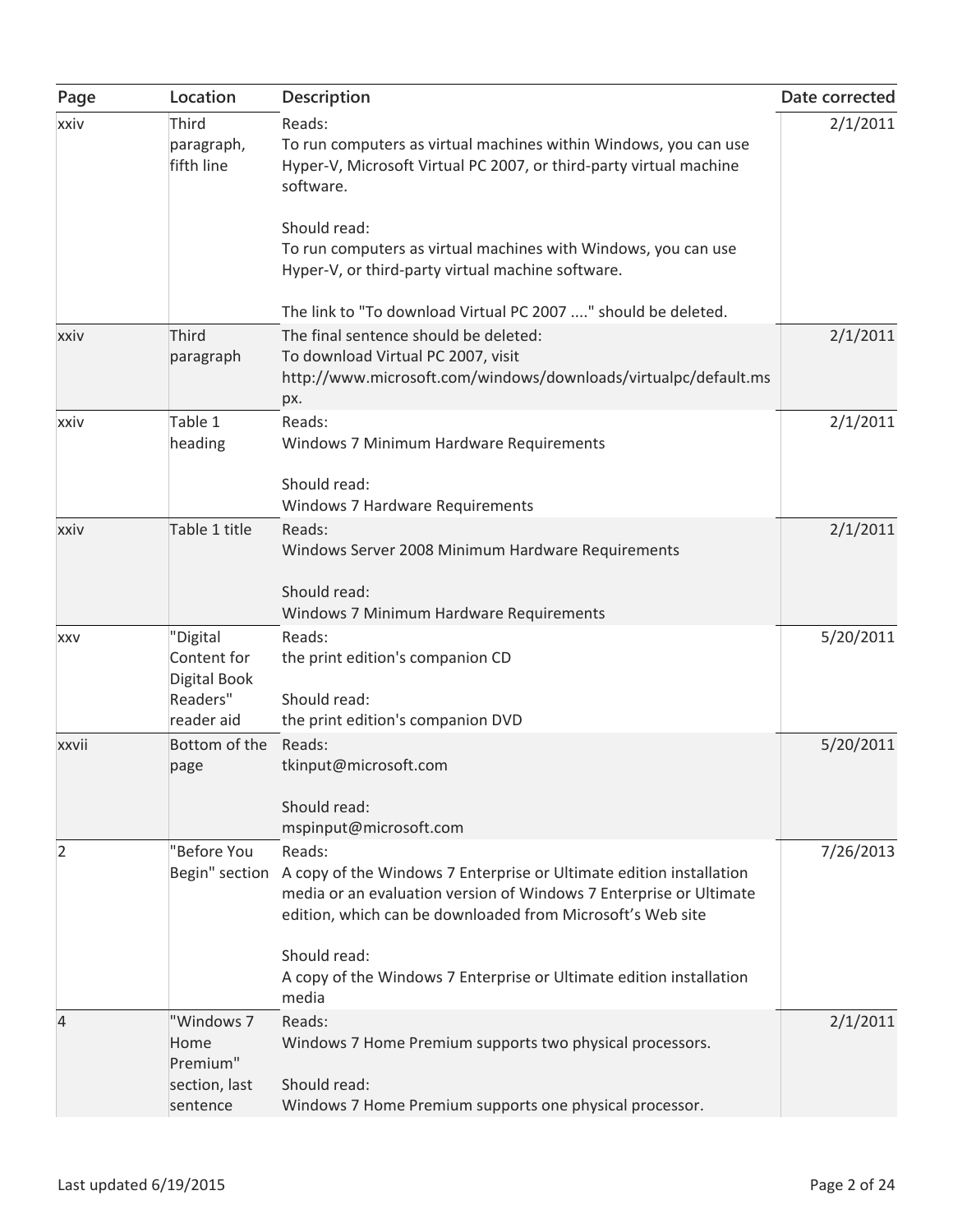| Page | Location                          | <b>Description</b>                                                                                                                                                                                                                                                                                          | Date corrected |
|------|-----------------------------------|-------------------------------------------------------------------------------------------------------------------------------------------------------------------------------------------------------------------------------------------------------------------------------------------------------------|----------------|
| 4    | Note reader<br>aid                | Reads:<br>Although some editions support only one physical processor, they do<br>support an unlimited number of cores on that processor. For example,<br>all editions of Windows 7 support quad-core CPUs.                                                                                                  | 2/1/2011       |
|      |                                   | Should read:<br>Windows 7 Starter, Home Basic, and Home Premium will recognize<br>only one physical processor. Other editions support two physical<br>processors. All 32-bit versions of Windows 7 can support up to 32<br>processor cores, while 64-bit versions can support up to 256<br>processor cores. |                |
| 4    | Note reader<br>aid                | Reads:<br>Windows 7 Starer<br>Should read:                                                                                                                                                                                                                                                                  | 5/20/2011      |
| 6    | First paragraph Reads:            | Windows 7 Starter<br>The x64 versions of Windows 7 Professional, Enterprise, and Ultimate<br>editions support up to 128 GB of RAM.                                                                                                                                                                          | 5/20/2011      |
|      |                                   | Should read:<br>The x64 versions of Windows 7 Professional, Enterprise, and Ultimate<br>editions support up to 192 GB of RAM.                                                                                                                                                                               |                |
| 8    | "Using a<br>as an<br>Installation | Reads:<br>Network Share Windows Preintallation Environment<br>Should read:<br>Source" section Windows Preinstallation Environment                                                                                                                                                                           | 11/2/2012      |
| 10   | Penultimate<br>paragraph          | Reads:<br>From here, you can start the installation by clicking Install Now.<br>Should read:<br>From here, click Next and then you can start the installation by<br>clicking Install Now.                                                                                                                   | 2/1/2011       |
| 11   | Figure 1-1                        | Figure 1-1 is incorrect and should be disregarded.                                                                                                                                                                                                                                                          | 2/1/2011       |
| 17   | Step 3, bottom Reads:<br>of page  | 3. To change the default entry, use the command bcdedit /default and<br>then list the identifier. In Figure 1-8, this would be {879f7be0-2163-<br>11de-b92d-d86aaca536b1}.                                                                                                                                  | 2/1/2011       |
|      |                                   | Should read:<br>3. To change the default entry, use the command bcdedit / default and<br>then list the identifier. In Figure 1-8, this would be {878f7be0-2163-<br>11de-b92d-d86aaca536b1}.                                                                                                                 |                |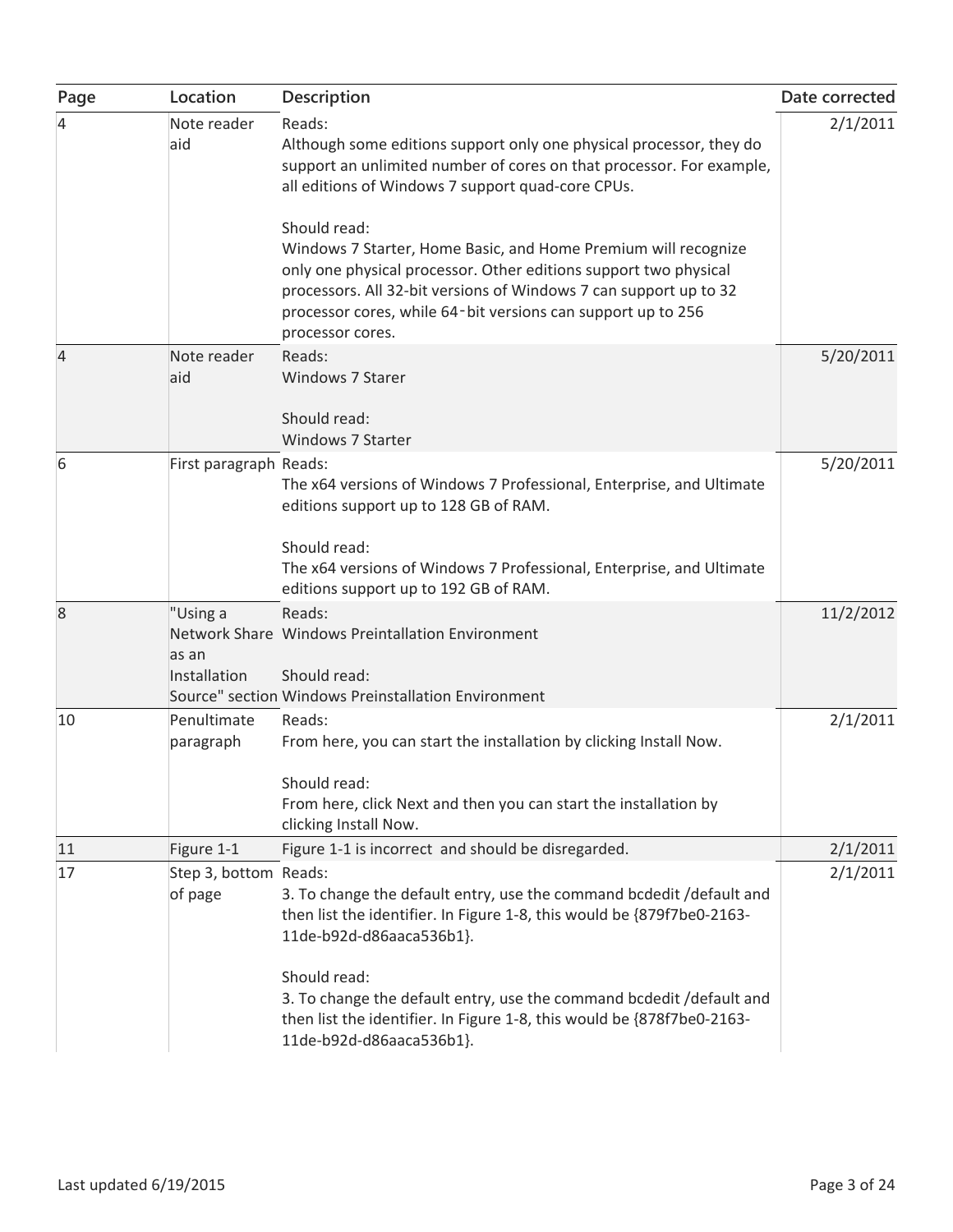| Page | Location                                             | Description                                                                                                                                                                                                                                                                                                                                                                       | Date corrected |
|------|------------------------------------------------------|-----------------------------------------------------------------------------------------------------------------------------------------------------------------------------------------------------------------------------------------------------------------------------------------------------------------------------------------------------------------------------------|----------------|
| 17   | Step 3, bottom Reads:<br>of page                     | 3. To change the default entry, use the command bcdedit /default and<br>then list the identifier. In Figure 1-8, this would be {879f7be0-2163-<br>11de-b92d-d86aaca536b1}.<br>Should read:<br>3. To change the default entry, use the command bcdedit /default and                                                                                                                | 2/1/2011       |
|      |                                                      | then list the identifier. In Figure 1-8, this would be {878f7be0-2163-<br>11de-b92d-d86aaca536b1}.                                                                                                                                                                                                                                                                                |                |
| 22   | "Lesson<br>Summary"<br>section,<br>second bullet     | Reads:<br>The x64 versions support between 8 GB and 128 GB, depending on<br>the edition.                                                                                                                                                                                                                                                                                          | 5/20/2011      |
|      | item, last<br>sentence                               | Should read:<br>The x64 versions support between 8 GB and 192 GB, depending on<br>the edition.                                                                                                                                                                                                                                                                                    |                |
| 22   | "Lesson<br>Summary"<br>section, third<br>bullet item | Reads:<br>x86 of x64 CPU,.<br>Should read:                                                                                                                                                                                                                                                                                                                                        | 2/1/2011       |
|      |                                                      | .x86 or x64 CPU,                                                                                                                                                                                                                                                                                                                                                                  |                |
| 26   | Second<br>paragraph                                  | Reads:<br>The x64 version of Windows 7 Enterprise supports up to 128 GB of<br><b>RAM</b>                                                                                                                                                                                                                                                                                          | 5/20/2011      |
|      |                                                      | Should read:<br>The x64 version of Windows 7 Enterprise supports up to 192 GB of<br><b>RAM</b>                                                                                                                                                                                                                                                                                    |                |
| 27   | First<br>paragraph, last compatability<br>sentence   | Reads:<br>Should read:<br>compatibility                                                                                                                                                                                                                                                                                                                                           | 2/1/2011       |
| 28   | Fifth bullet<br>item                                 | Reads:<br>You can upgrade only to an equivalent or higher edition of Windows 7.<br>Should read:<br>You can upgrade only to an equivalent or higher edition of Windows<br>7. It is only possible to upgrade to Windows 7 Enterprise edition from<br>Windows Vista Business or Enterprise edition. Windows Vista<br>Enterprise edition can only be upgraded to Windows 7 Enterprise | 2/1/2011       |
| 32   | "Lesson<br>Review"<br>section,<br>question 1         | edition.<br>Reads:<br>Windows 7 Home Professional (x86)<br>Should read:<br>Windows 7 Professional (x)                                                                                                                                                                                                                                                                             | 8/26/2011      |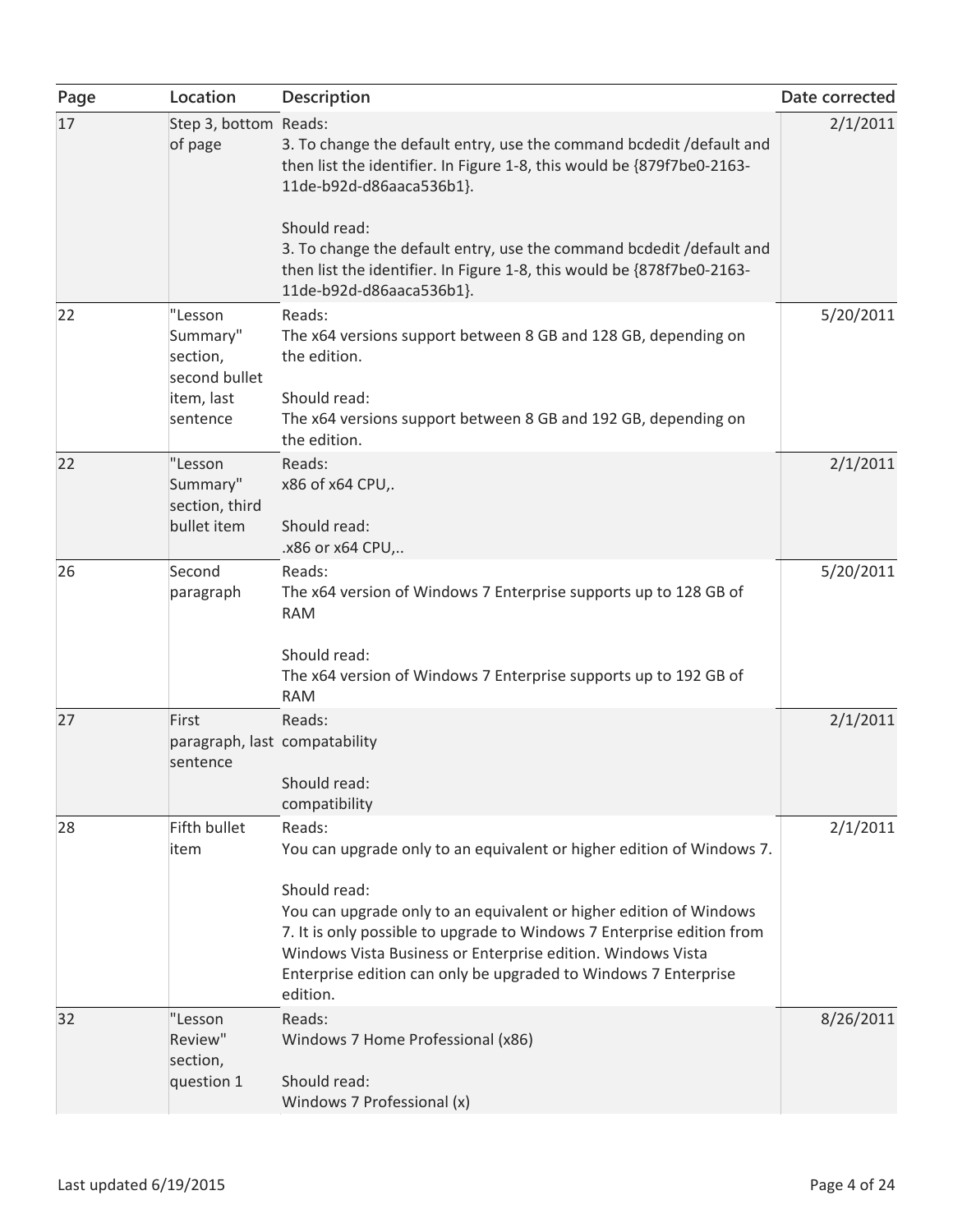| Page | Location                                                                     | Description                                                                                                                                                                                                                        | Date corrected |
|------|------------------------------------------------------------------------------|------------------------------------------------------------------------------------------------------------------------------------------------------------------------------------------------------------------------------------|----------------|
| 34   | Second<br>paragraph                                                          | Reads:<br>the computer that a person us is likely to have important data<br>stored on that computer.                                                                                                                               | 2/1/2011       |
|      |                                                                              | Should read:                                                                                                                                                                                                                       |                |
|      |                                                                              | the computer that a person uses is likely to host important data.                                                                                                                                                                  |                |
| 37   | Last paragraph Reads:                                                        | By selecting Advanced, you can                                                                                                                                                                                                     | 8/26/2011      |
|      |                                                                              | Should read:<br>By selecting Advanced during restore, you can                                                                                                                                                                      |                |
| 48   | "Chapter<br>Summary"<br>section, fifth<br>bullet item,<br>second<br>sentence | Reads:<br>You can only upgrade from an x64 version of Windows 7.<br>Should read:<br>You can only upgrade from an x64 version of Windows Vista to an x64<br>version of Windows 7.                                                   | 2/1/2011       |
| 59   | Second<br>paragraph<br>after Exam Tip<br>reader aid                          | Reads:<br>The technician computer does not need to be running Windows 7 - it<br>could, for example, be a Windows Vista or Windows XP client.<br>Should read:<br>The technician computer does not need to be running Windows 7 - it | 5/20/2011      |
| 67   | Step 4                                                                       | could, for example, be a Windows Vista SP1 client.<br>The following should be added to the end of step 4:<br>You should also copy the winpe.wim file to the ISO\Sources folder and<br>rename it boot.wim.                          | 11/2/2012      |
| 68   | Step 5                                                                       | The following should be added to step 5:<br>The code for an x64 WinPE disk would be:<br>oscdimg-n-bc:\winpe_amd64\ISO\boot\etfsboot.com<br>c:\winpe_amd64\ISO c:\winpe_amd64\winpe_amd64.iso                                       | 2/1/2011       |
| 68   | Step 5 code<br>block                                                         | Reads:<br>oscdimg-n-bc:\winpe_x86\etfsboot.com c:\winpe_x86\ISO<br>Cc:\winpe_x86\winpe_x86.iso<br>Should read:<br>oscdimg-n-bc:\winpe_x86\etfsboot.com c:\winpe_x86\ISO<br>c:\winpe_x86\winpe_x86.iso                              | 2/1/2011       |
| 68   | Step 5 code<br>block                                                         | Reads:<br>oscdimg -n -bc:\winpe_x86\etfsboot.com Cc:\winpe_x86\ISO<br>c:\winpe_86\winpe_x86.iso<br>Should read:                                                                                                                    | 2/1/2011       |
|      |                                                                              | oscdimg -n -bc:\winpe_x86\etfsboot.com c:\winpe_x86\ISO<br>c:\winpe_x86\winpe_x86.iso                                                                                                                                              |                |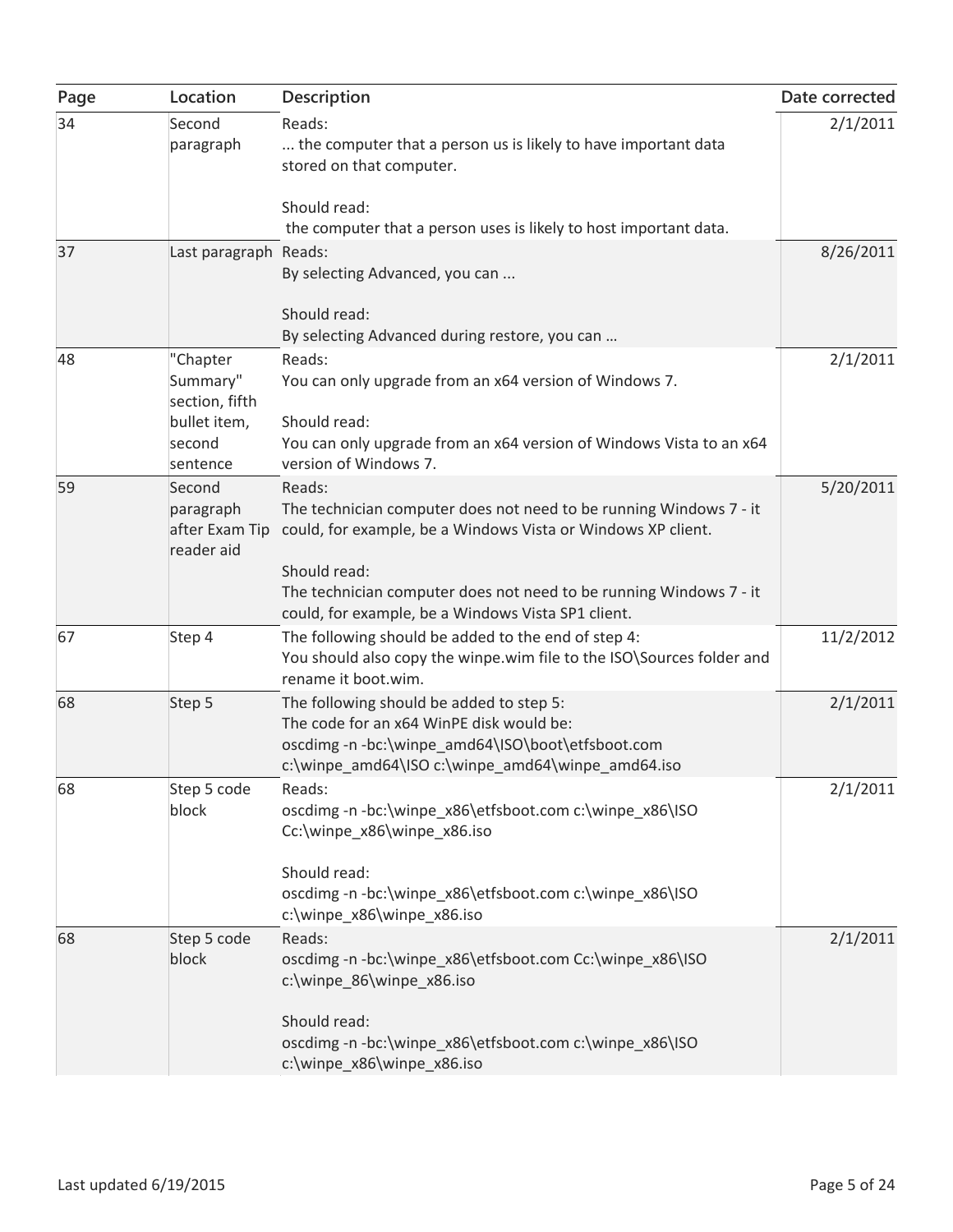| Page | Location                       | Description                                                                                                                     | Date corrected |
|------|--------------------------------|---------------------------------------------------------------------------------------------------------------------------------|----------------|
| 69   | Step 3                         | Reads:                                                                                                                          | 8/26/2011      |
|      |                                | copy d:\myimage.wim y:                                                                                                          |                |
|      |                                | Should read:                                                                                                                    |                |
|      |                                | copy d:\installationimage.wim y:                                                                                                |                |
| 70   | Figure 2-8,                    | Reads:                                                                                                                          | 2/1/2011       |
|      |                                | script, first line diskpart select disk 0                                                                                       |                |
|      |                                | Should read:                                                                                                                    |                |
|      |                                | select disk 0                                                                                                                   |                |
| 70   | Step 18                        | Reads:                                                                                                                          | 8/26/2011      |
|      |                                | e:\imagex.exe /apply d:\myimage.wim 1 C:                                                                                        |                |
|      |                                |                                                                                                                                 |                |
|      |                                | Should read:                                                                                                                    |                |
| 71   | Step 19                        | e:\imagex.exe /apply d:\installationimage.wim 1 C:<br>Reads:                                                                    | 7/26/2013      |
|      | command                        | d:\windows\system32\bcdboot d:\windows                                                                                          |                |
|      |                                |                                                                                                                                 |                |
|      |                                | Should read:                                                                                                                    |                |
|      |                                | d:\windows\system32\bcdboot d:\windows /s c:                                                                                    |                |
| 71   | "Cross-                        | Reads:                                                                                                                          | 2/1/2011       |
|      | Architecture<br>Tools" section | Both ImageX(x86) and Windows PE(x86) and are cross-architecture<br>tools.                                                       |                |
|      |                                |                                                                                                                                 |                |
|      |                                | Should read:                                                                                                                    |                |
|      |                                | Both ImageX(x86) and Windows PE(x86) are cross-architecture tools.                                                              |                |
| 76   | Table, fourth                  | Reads:                                                                                                                          | 2/1/2011       |
|      | row                            | Example: dism /remount-wim /mountdir: <path_to_mount_directory></path_to_mount_directory>                                       |                |
|      |                                | Should read:                                                                                                                    |                |
|      |                                | Example: dism /remount-wim /mountdir:C:\practice\offline                                                                        |                |
| 76   | Table, second                  | Reads:                                                                                                                          | 2/1/2011       |
|      | row                            | The image remains mounted until the /dismount option is used.                                                                   |                |
|      |                                | Should read:                                                                                                                    |                |
|      |                                | The image remains mounted until the /unmount-wim option is used.                                                                |                |
| 76   | Table 2-4                      | Reads:                                                                                                                          | 2/1/2011       |
|      |                                | Example: dism /remount-wim /mountdir:                                                                                           |                |
|      |                                |                                                                                                                                 |                |
|      |                                | Should read:                                                                                                                    |                |
|      |                                | Example: dism /remount-wim /mountdir:C:practiceoffline                                                                          |                |
| 84   | Step 5                         | The following information should be added to the end of step 5:<br>Next, copy winpe.wim to the ISO\Sources folder and rename it | 2/1/2011       |
|      |                                | boot.wim: xcopy /chery c:\winpe_x86\winpe.wim                                                                                   |                |
|      |                                | c:\winpe_x86\ISO\Sources\boot.wim.                                                                                              |                |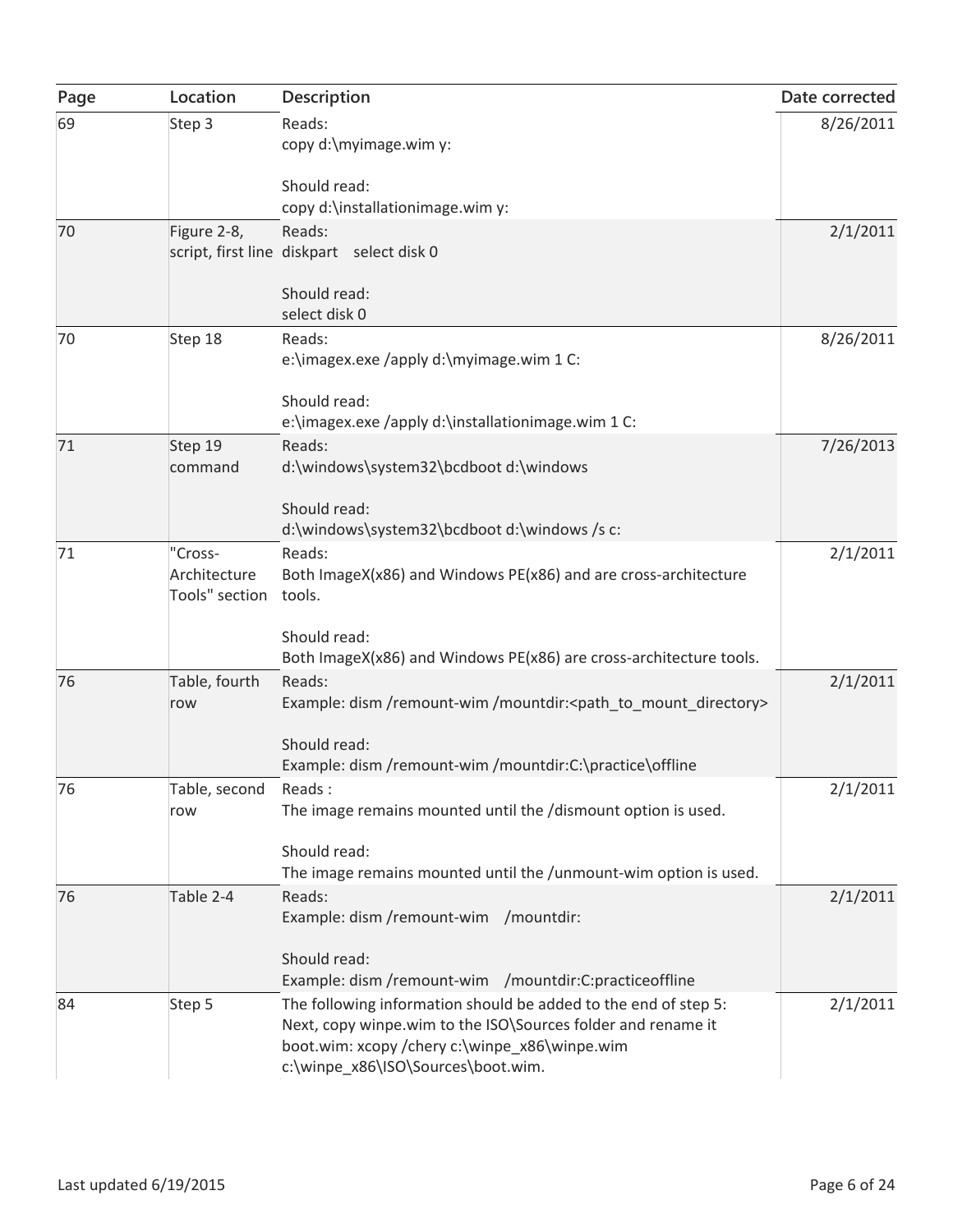| Page | Location                                                                 | Description                                                                                                                                                                                                                                                                                                                  | Date corrected |
|------|--------------------------------------------------------------------------|------------------------------------------------------------------------------------------------------------------------------------------------------------------------------------------------------------------------------------------------------------------------------------------------------------------------------|----------------|
| 86   | Step 9 (top of<br>page)                                                  | Leave the first sentence of the step, and delete the following:<br>However, the Windows AIK toolset currently does not include an<br>image-burning utility, and Microsoft advises the use of reputable third-<br>party software to create the Windows PE boot disk from this ISO<br>image. (Leaving only the first sentence) | 2/1/2011       |
| 90   | "Creating a<br>Native VHD"<br>section, third<br>paragraph                | Reads:<br>right-click Computer Management<br>Should read:<br>right-click Disk Management                                                                                                                                                                                                                                     | 2/1/2011       |
| 91   | Step 3                                                                   | Reads:<br>Enter create vdisk file=c\win7\myothervhd.vhd maximum=20000.<br>Should read:<br>Enter create vdisk file=c:\win7\myothervhd.vhd maximum=20000.                                                                                                                                                                      | 2/1/2011       |
| 91   | Third<br>paragraph                                                       | Reads:<br>right-click Computer Management<br>Should read:<br>right-click Disk Management                                                                                                                                                                                                                                     | 2/1/2011       |
| 94   | Syntax of<br>wim2vhd.swf<br>(above<br>"WIM2VHD<br>Parameters"<br>section | Reads:<br>The syntax is as follows: cscript wim2vhd.wsf. /wim: <wimpath> <br/>Should read:<br/>The syntax is as follows: cscript wim2vhd.wsf /wim:<wimpath> <br/>that is without a dot behind wsf</wimpath></wimpath>                                                                                                        | 2/1/2011       |
| 95   | WIM2VHD<br>Examples                                                      | Reads:<br>cscript wim2vhd.wsf /win:x:\mysources\install.wim /sku: ultimate<br>/unattend:C:\answer_files\unattend.xml<br>Should read:<br>cscript wim2vhd.wsf /wim:x:\mysources\install.wim /sku:ultimate<br>/unattend:C:\answer_files\unattend.xml                                                                            | 2/1/2011       |
| 96   | More Info<br>reader aid                                                  | Reads:<br>VIM2VHD For more information about VIM2VHD, see<br>http://code.msdn.microsoft.com/wim2vhd.<br>Should read:<br>WIM2VHD For more information about WIM2VHD, see<br>http://code.msdn.microsoft.com/wim2vhd.                                                                                                           | 2/1/2011       |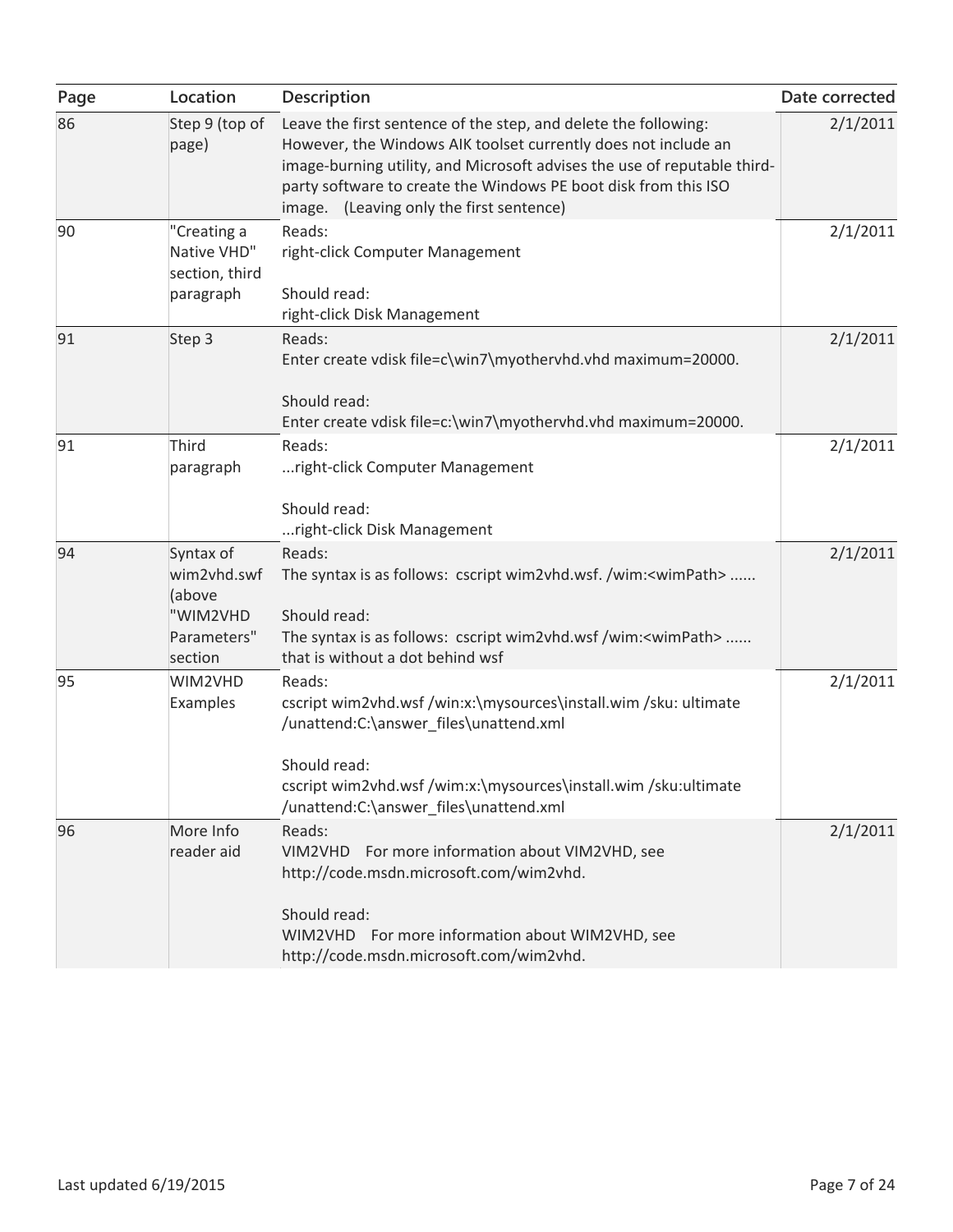| Page | Location                                       | Description                                                                                                                                                                                                                                                                                                                                                                                                                             | Date corrected |
|------|------------------------------------------------|-----------------------------------------------------------------------------------------------------------------------------------------------------------------------------------------------------------------------------------------------------------------------------------------------------------------------------------------------------------------------------------------------------------------------------------------|----------------|
| 99   | Second<br>paragraph                            | Reads:<br>The console enables you to perform almost all deployment tasks,<br>although you cannot use it to pre-stage client computers. You can,<br>however, use it to set the Auto-Add policy and approve or reject<br>pending computers.<br>Should read:<br>The console enables you to perform almost all deployment tasks. You<br>can use it to set the Auto-Add policy, to pre-stage, and to approve or<br>reject pending computers. | 5/20/2011      |
| 103  | Step 2                                         | Reads:<br>wdsutil /verbose /progress /replace-image /image: <name><br/>/imagetype:boot /architecture: {x86   x64   ia64}<br/>/replacementimage/imagefile:<path><br/>Should read:<br/>wdsutil /verbose /progress /replace-image /image:<name><br/>/imagetype:boot/architecture:{x86 x64 ia64}/replacementimage<br/>/imagefile:<path> (missing a space before /imagefile)</path></name></path></name>                                     | 8/26/2011      |
| 105  | Exercise 1,<br>step 5                          | Reads:<br>Right-click Computer Management<br>Should read:<br>Right-click Disk Management                                                                                                                                                                                                                                                                                                                                                | 2/1/2011       |
| 105  | Heading and                                    | Reads:<br>first paragraph Creating a Bootable VHD<br>Should read:<br>Creating a VHD<br>In the first paragraph below the "Practice" heading, the following<br>should be deleted:<br>You then add the VHD to the Boot menu so that your computer can<br>boot from it                                                                                                                                                                      | 2/1/2011       |
| 107  | <b>Exercise 2</b>                              | All of Exercise 2 should be deleted.                                                                                                                                                                                                                                                                                                                                                                                                    | 2/1/2011       |
| 114  | Second<br>bulleted item,<br>second<br>sentence | Reads:<br>In particular, you need to have installed the Windows Automated<br>Installation Kit (Windows AIK) and deployed an offline image of the<br>Canberra computer on a bootable virtual hard disk (VHD).<br>Should read:<br>In particular, you need to have installed the Windows Automated<br>Installation Kit (Windows AIK).                                                                                                      | 6/8/2012       |
| 114  | Last paragraph Reads:                          | new features of an operatingsystem<br>Should read:<br>new features of an operating system                                                                                                                                                                                                                                                                                                                                               | 2/1/2011       |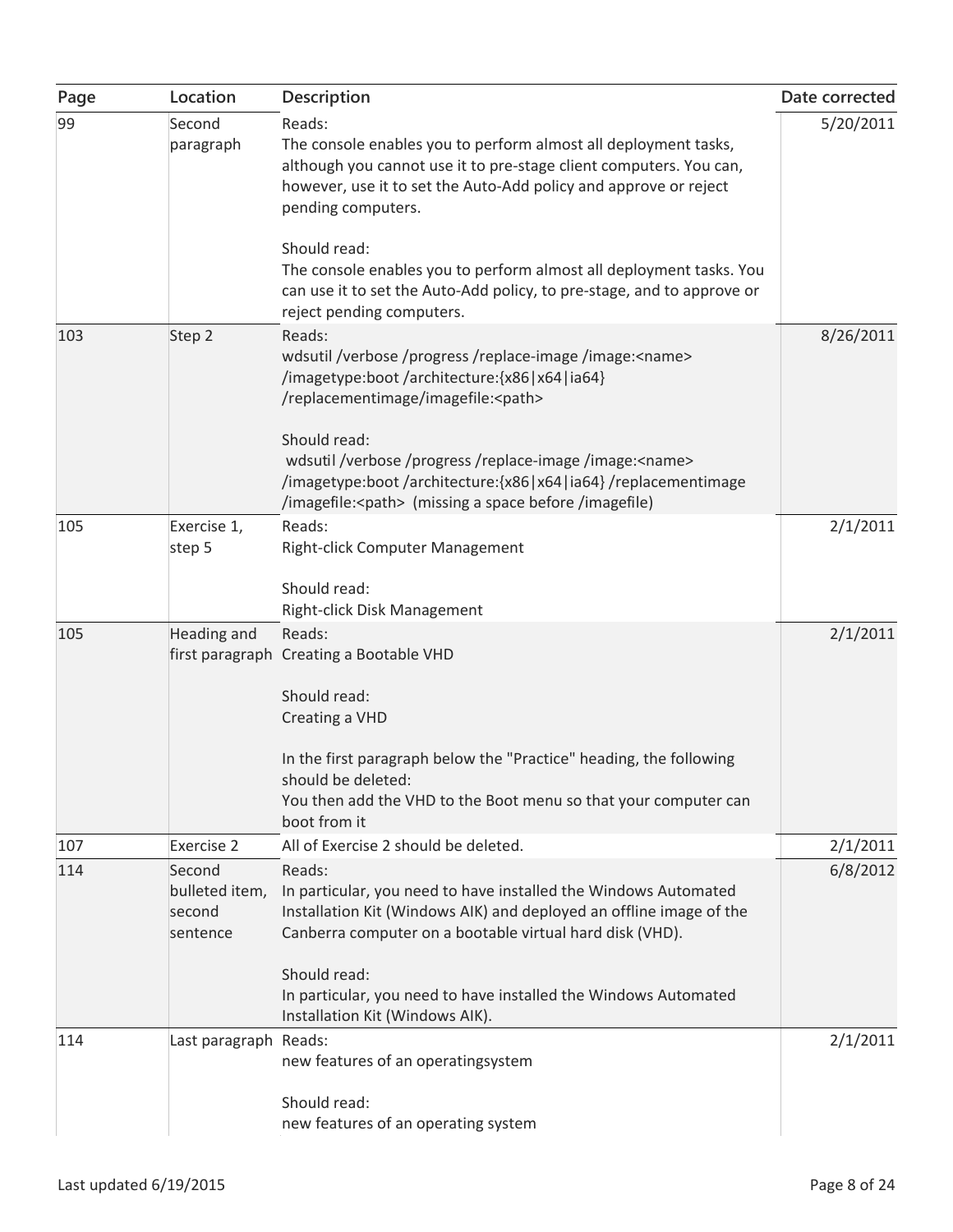| Page | Location                                                          | Description                                                                                                                                                                                                                                                                                                             | Date corrected |
|------|-------------------------------------------------------------------|-------------------------------------------------------------------------------------------------------------------------------------------------------------------------------------------------------------------------------------------------------------------------------------------------------------------------|----------------|
| 116  | First<br>paragraph,<br>second                                     | Reads:<br>you night                                                                                                                                                                                                                                                                                                     | 2/1/2011       |
|      | sentence                                                          | Should read:<br>you might                                                                                                                                                                                                                                                                                               |                |
| 119  | Fifth<br>paragraph,<br>before the<br>Note reader<br>aid           | Reads:<br>dism /unmount-wim c:\mountedimas<br>Should read:<br>dism /unmount-wim /mountdir:c:\mountedimages                                                                                                                                                                                                              | 11/2/2012      |
| 119  | First code<br>snippet                                             | Reads:<br>dism /mount-wim /wimfile:w:\myimage.wim /index:1<br>/mountdir:d:\mymountedimages<br>Should read:<br>dism /mount-wim /wimfile:w:\myimage.wim /index:1<br>/mountdir:d:\mountedimages                                                                                                                            | 2/1/2011       |
| 123  | Table 3-2 title                                                   | Reads:<br>Parameters That Cannot Be Used with an Offline Image<br>Should read:<br>Parameters That Cannot Be Used with an Online Image                                                                                                                                                                                   | 2/1/2011       |
| 123  | Table 3-2 title                                                   | Title of Table 3-2 should be:<br>Parameters That Cannot Be Used with an Online Image                                                                                                                                                                                                                                    | 2/1/2011       |
| 125  | Paragraph that Reads:<br>managing<br>applications<br>and patches" | begins "When To obtain information about application patches (MSI files) applicable<br>to a mounted image, you would use a command similar to the<br>following:<br>Should read:<br>To obtain information about application patches (MSP files) applicable<br>to a mounted image, you would use a command similar to the | 2/1/2011       |
| 126  | <b>Quick Check</b><br>aid                                         | following:<br>Reads:<br>Answer reader dism /image:d:\orinsimage /add-driver /driver:d:\orinsimage<br>/recurse<br>Should read:<br>dism /image:d:\orinsimage /add-driver /driver:c:\orinsnewdrivers                                                                                                                       | 2/1/2011       |
| 127  | Exam Tip<br>reader aid                                            | /recurse<br>Reads:<br>/get-apps and get-/appinf.<br>Should read:<br>/get-apps and /get-appinfo                                                                                                                                                                                                                          | 2/1/2011       |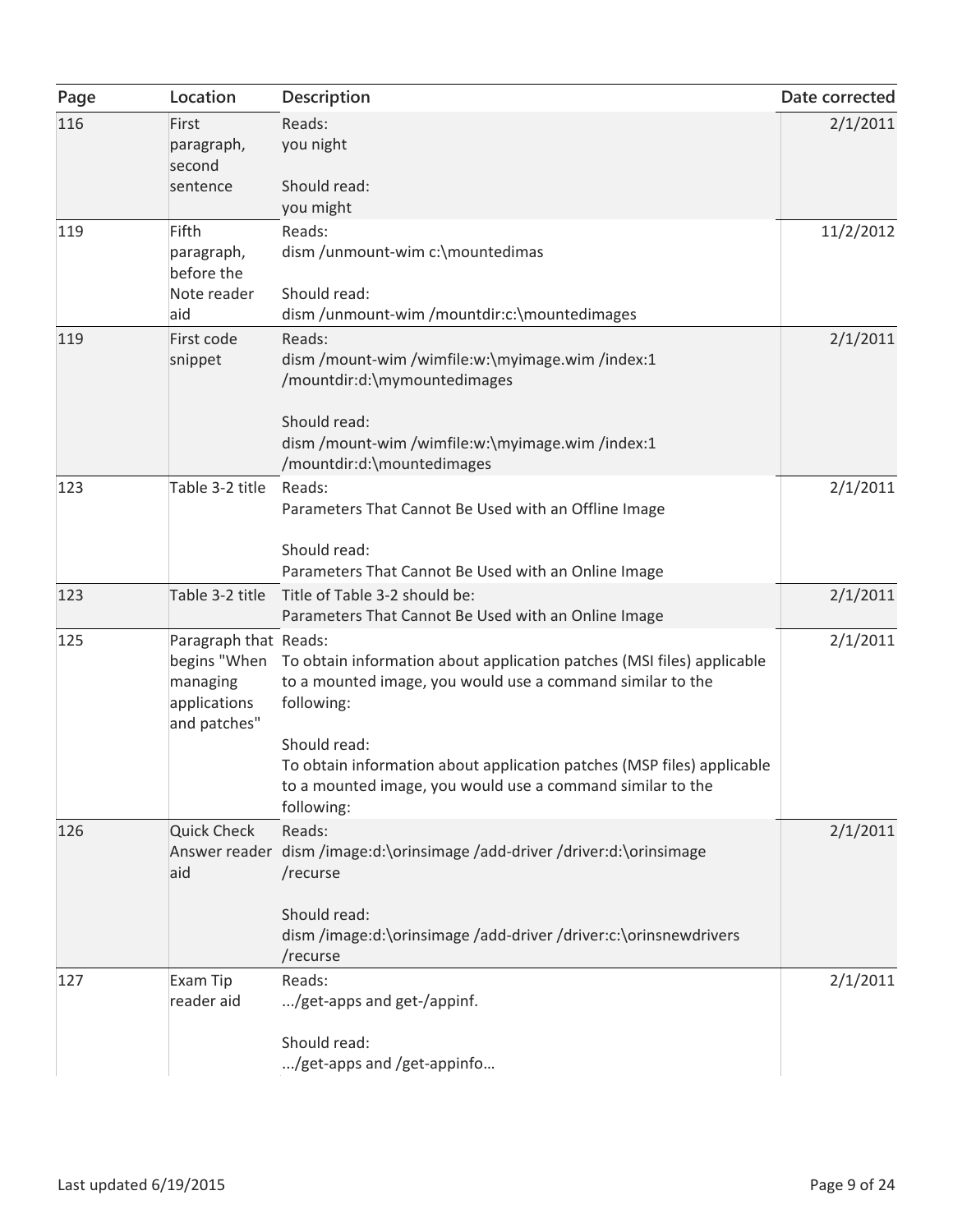| Page | Location                                    | Description                                                                                                                                                                                                                                                                 | Date corrected |
|------|---------------------------------------------|-----------------------------------------------------------------------------------------------------------------------------------------------------------------------------------------------------------------------------------------------------------------------------|----------------|
| 131  | First<br>paragraph,<br>fifth line           | Read:<br>installed pending                                                                                                                                                                                                                                                  | 2/1/2011       |
|      |                                             | Should read:<br>install pending                                                                                                                                                                                                                                             |                |
| 136  | <b>Quick Check</b><br>Answers<br>reader aid | Reads:<br>2. dism /image:c:\ mypeimage /get-targetpath<br>Should read:                                                                                                                                                                                                      | 2/1/2011       |
|      |                                             | 2. dism /image:c:\ mypeimage /get-scratchspace                                                                                                                                                                                                                              |                |
| 136  | <b>Quick Check</b><br>aid                   | Reads:<br>Answer reader 2. dism /image:c: mypeimage /get-targetpath                                                                                                                                                                                                         | 2/1/2011       |
|      |                                             | Should read:<br>2. dism /image: c: mypeimage /get-scratchspace                                                                                                                                                                                                              |                |
| 137  | <b>Tenth line</b>                           | Reads:<br>an offline Windows image:                                                                                                                                                                                                                                         | 2/1/2011       |
|      |                                             | Should read:<br>an offline Windows image:                                                                                                                                                                                                                                   |                |
| 138  | <b>Quick Check</b><br>reader aid            | Reads:<br>unatte.hml                                                                                                                                                                                                                                                        | 11/2/2012      |
|      |                                             | Should read:<br>unattend.xml                                                                                                                                                                                                                                                |                |
| 140  | Exercise 1, first Reads:<br>paragraph       | In this exercise, you use the ImageX tool to mount the system image<br>Myimage.wim that you installed on the VHD to which you allocated<br>drive letter W.<br>Should read:                                                                                                  | 6/8/2012       |
|      |                                             | In this exercise, you use the ImageX tool to mount a copy of the install<br>image install.wim.                                                                                                                                                                              |                |
| 141  | Step 4                                      | A new step 4 should be added, and the remaining steps renumbered.<br>New step should read:<br>4. Copy the file install.wim from the sources directory of the<br>Windows 7 installation media to w:. Rename the file myimage.wim.                                            | 6/8/2012       |
| 148  | More Info<br>reader aid                     | The following should be added to end of the reader aid:<br>Note that the MDT 2010 tool is still under development at the time of<br>writing and may operate differently from the description given. Please<br>study the Internet guide, which describes the latest version. | 11/2/2012      |
| 163  | Last paragraph Reads:                       | virtual machines stored in SCVVM<br>Should read:<br>virtual machines stored in SCVMM                                                                                                                                                                                        | 12/16/2011     |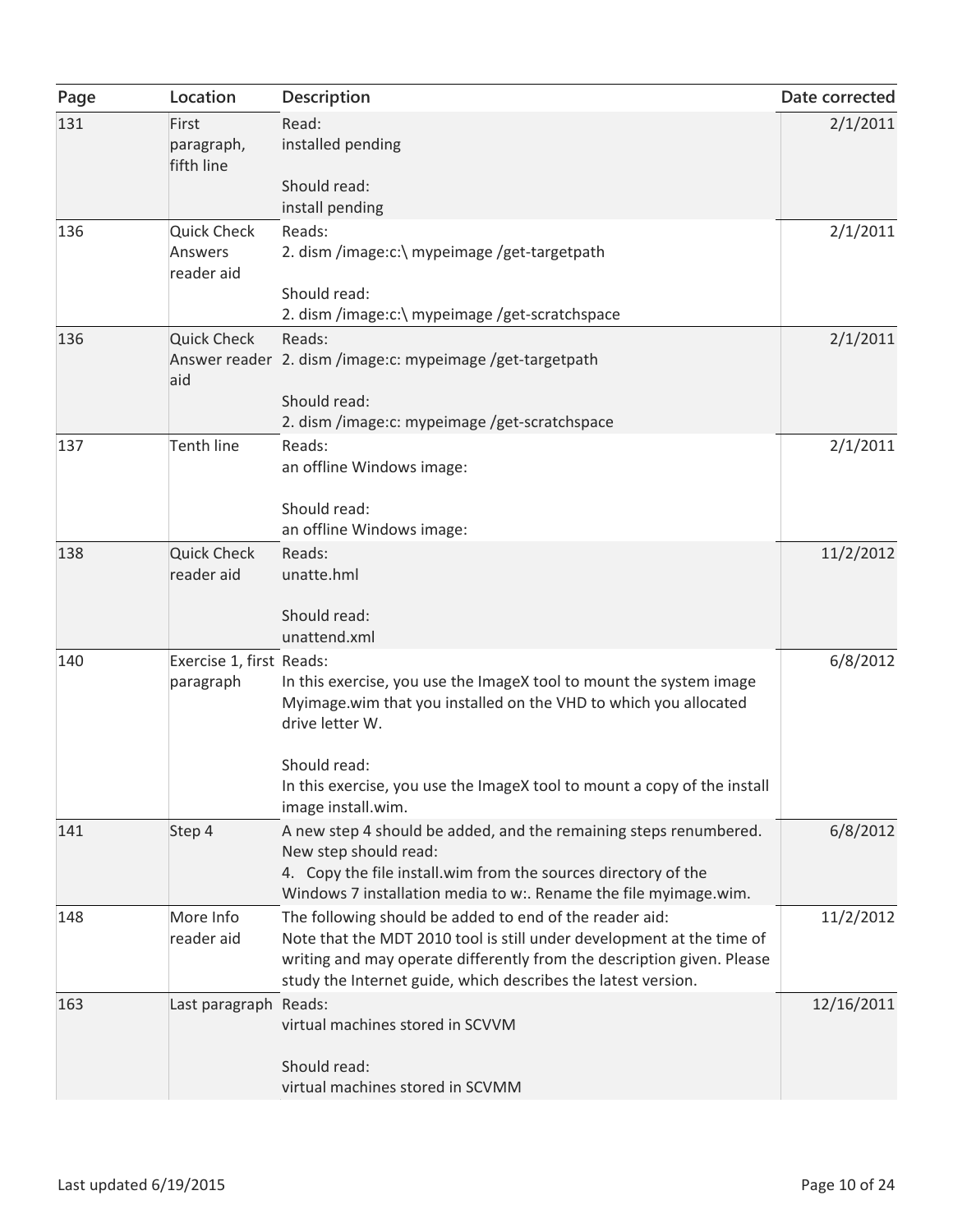| Page | Location                                                                                                                  | Description                                                                                                                                                                                                                                                                                                                   | Date corrected |
|------|---------------------------------------------------------------------------------------------------------------------------|-------------------------------------------------------------------------------------------------------------------------------------------------------------------------------------------------------------------------------------------------------------------------------------------------------------------------------|----------------|
| 174  | Second<br>paragraph                                                                                                       | Reads:<br>BCDbo see http://support.microsoft.com/kb/300415.                                                                                                                                                                                                                                                                   | 12/16/2011     |
|      |                                                                                                                           | Should read:<br>BCDboot, see http://technet.microsoft.com/en-<br>us/library/dd744347(WS.10).aspx                                                                                                                                                                                                                              |                |
| 181  | "Exercise 1<br>Downloading<br>the MDT 2010<br>Installation<br>Files and<br>Documentation<br>" section, first<br>paragraph | Link to the download should be:<br>http://www.microsoft.com/downloads/details.aspx?FamilyId=3BD856<br>1F-77AC-4400-A0C1-FE871C461A89&displaylang=en                                                                                                                                                                           | 2/1/2011       |
| 181  | Note reader<br>aid                                                                                                        | Reads:<br>Therefore, its eventual interface might vary from what you see in this<br>book.<br>Should read:<br>Therefore, its eventual functionality and user interface might vary<br>from what you see in this book.                                                                                                           | 5/20/2011      |
| 187  | Second bullet<br>item, last<br>sentence                                                                                   | Reads:<br>Discover images enable you to boot a reference computer and<br>transfer its system image to WDS, which can then deploy it to other<br>computers.<br>Should read:<br>Capture images enable you to boot a reference computer and transfer<br>its system image to WDS, which can then deploy it to other<br>computers. | 5/20/2011      |
| 204  | Second<br>paragraph,<br>fifth line                                                                                        | Reads:<br>C:\Windows\Sysrem32\Drivers.<br>Should read:<br>C:\Windows\System32\Drivers.                                                                                                                                                                                                                                        | 2/1/2011       |
| 205  | <b>Quick Check</b><br>reader aid                                                                                          | Reads:<br>How to you determine<br>Should read:<br>How do you determine                                                                                                                                                                                                                                                        | 2/1/2011       |
| 209  | First<br>paragraph,<br>third line                                                                                         | Reads:<br>or if an administrator it has stag it.<br>Should read:<br>or if an administrator has staged it.                                                                                                                                                                                                                     | 2/1/2011       |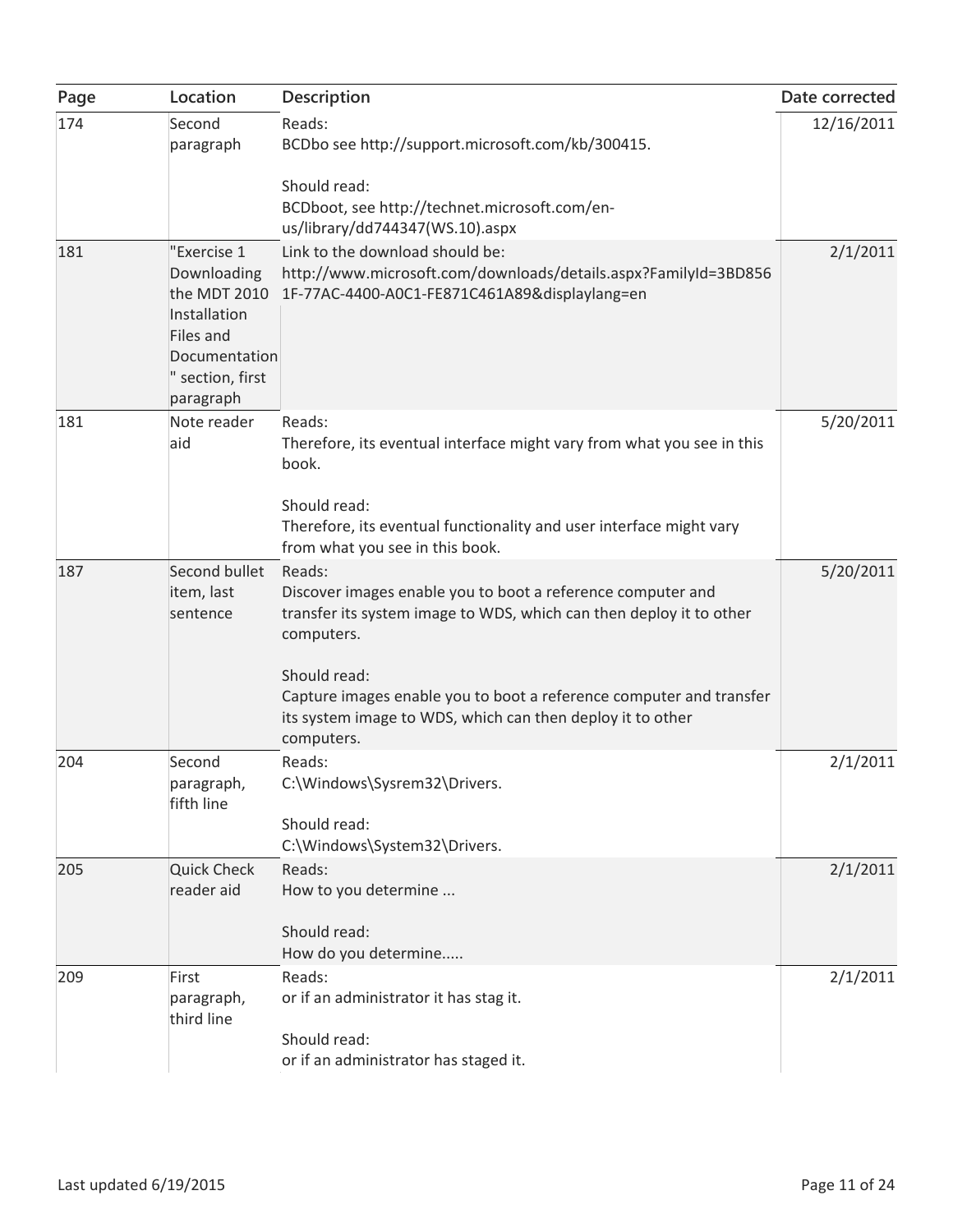| Page | Location                                               | Description                                                                                                                                                                                                                                                                                   | Date corrected |
|------|--------------------------------------------------------|-----------------------------------------------------------------------------------------------------------------------------------------------------------------------------------------------------------------------------------------------------------------------------------------------|----------------|
| 211  | First paragraph Reads:                                 | you can use Disk Management to convert disks from basic to dynamic<br>(and less typically, from basic to dynamic)                                                                                                                                                                             | 11/2/2012      |
|      |                                                        | Should read:<br>you can use Disk Management to convert disks from basic to dynamic<br>(and less typically, from dynamic to basic)                                                                                                                                                             |                |
| 232  | Fifth bullet<br>item                                   | Reads:<br>Integrated Development Environment (IDE)                                                                                                                                                                                                                                            | 8/26/2011      |
|      |                                                        | Should read:<br>Integrated Drive Electronics (IDE)                                                                                                                                                                                                                                            |                |
| 235  | Last bullet<br>item on page                            | Reads:<br>Dynamic can be coverted to GBT<br>Should read:                                                                                                                                                                                                                                      | 2/1/2011       |
|      |                                                        | Dynamic can be converted to GPT                                                                                                                                                                                                                                                               |                |
| 244  | Note reader<br>aid                                     | Should read:<br>Windows 7 offers software implementations of RAID-0 and RAID-1<br>that require no additional hardware.                                                                                                                                                                        | 2/1/2011       |
| 249  | Second bullet<br>item                                  | Reads:<br>Windows 7 offers software RAID-0, RAID-1 and RAID-5 volumes.<br>Should read:<br>Windows 7 offers software RAID-0 and RAID-1 volumes.                                                                                                                                                | 2/1/2011       |
| 251  | "Chapter<br>Summary"<br>section, fourth<br>bullet item | Reads:<br>Windows 7 supports single, spanned, RAID-0 and RAID-1 volumes.<br>Should read:<br>Windows 7 supports single, spanned, RAID-0, and RAID-1 volumes.                                                                                                                                   | 5/20/2011      |
| 252  |                                                        | Case Scenario 2 Please add the following to the end of the description for Case<br>Scenario 2 (after "the steps taken to access data"): You have been<br>allocated a budget to implement a third-party solution that<br>circumvents the licensing restriction on using RAID-5 with Windows 7. | 11/2/2012      |
| 272  | Final paragraph Reads:                                 | the number 10 at the start of the address indicates that the address is<br>private<br>Should read:                                                                                                                                                                                            | 11/2/2012      |
|      |                                                        | the numbers 192.168 at the start of the address indicate that the<br>address is private                                                                                                                                                                                                       |                |
| 273  | First paragraph Reads:                                 | to specify whether Software Restriction Policies to all software files<br>except libraries                                                                                                                                                                                                    | 2/1/2011       |
|      |                                                        | Should read:<br>to specify whether Software Restriction Policies apply to all software<br>files except libraries                                                                                                                                                                              |                |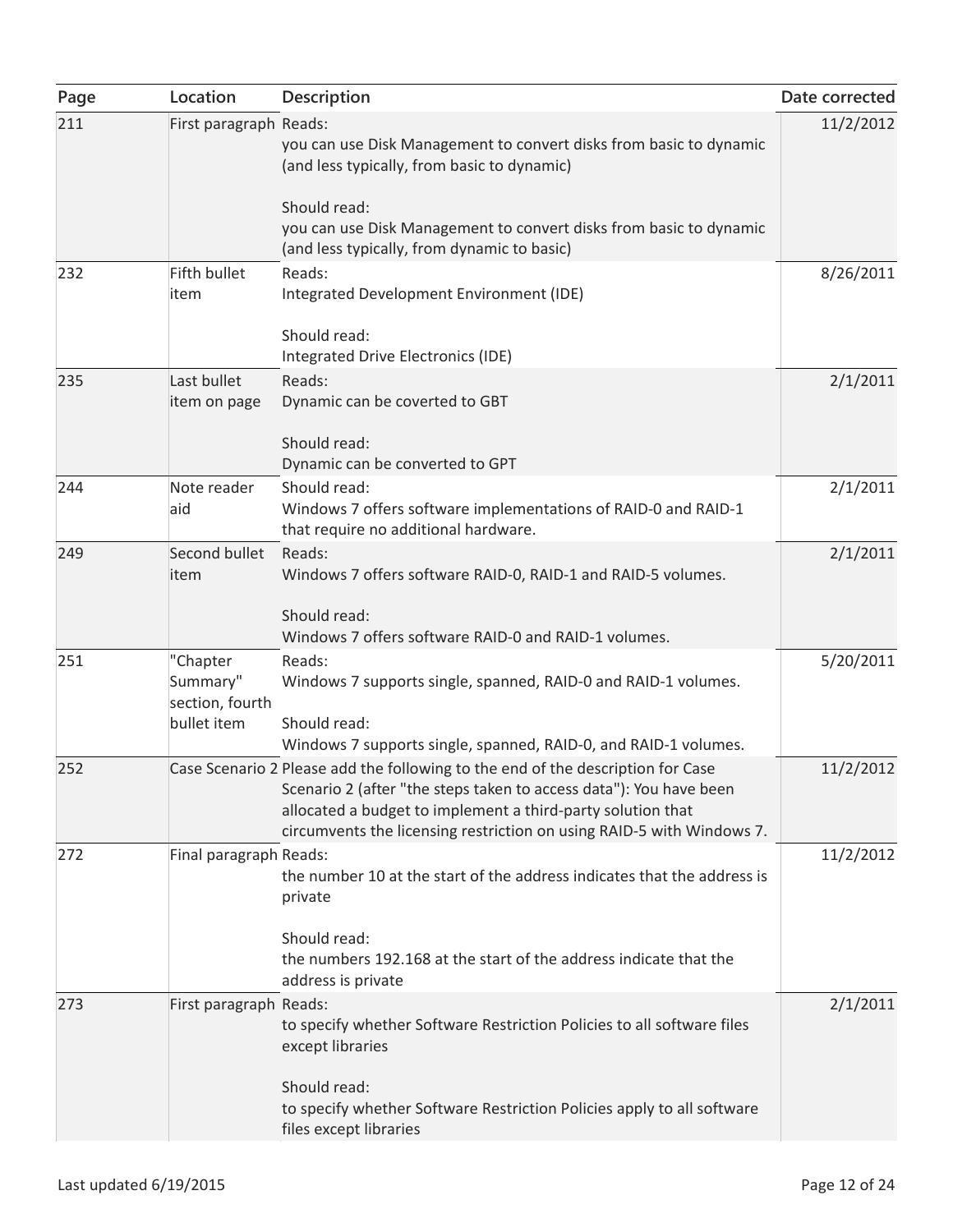| Page | Location                            | <b>Description</b>                                                                                                                                                                                                                                                                                                                                                                                                                                                                                                                                                                                      | Date corrected |
|------|-------------------------------------|---------------------------------------------------------------------------------------------------------------------------------------------------------------------------------------------------------------------------------------------------------------------------------------------------------------------------------------------------------------------------------------------------------------------------------------------------------------------------------------------------------------------------------------------------------------------------------------------------------|----------------|
| 281  | Fifth paragraph Reads:              | For example, if you want to configure the Local Area Connection<br>interface with an IPv4 address 10.0.0.11, a subnet mask<br>255.255.255.0, and a default gateway 10.0.0.11, you enter the<br>following command: netsh interface ipv4 set address "local area<br>connection" static 10.0.0.11 255.255.255.0 10.0.0.11<br>Should read:<br>For example, if you want to configure the Local Area Connection<br>interface with an IPv4 address 10.0.0.11, a subnet mask<br>255.255.255.0, and a default gateway 10.0.0.1, you enter the<br>following command: netsh interface ipv4 set address "local area | 11/2/2012      |
|      |                                     | connection" static 10.0.0.11 255.255.255.0 10.0.0.1<br>Reads:<br>If you also wanted to set the DNS server address as 10.0.0.11, you<br>enter the following command: netsh interface ipv4 set dnsservers<br>"local area connection" static 10.0.0.11                                                                                                                                                                                                                                                                                                                                                     |                |
|      |                                     | Should read:<br>If you also wanted to set the DNS server address as 10.0.0.1, you<br>enter the following command: netsh interface ipv4 set dnsservers<br>"local area connection" static 10.0.0.1                                                                                                                                                                                                                                                                                                                                                                                                        |                |
| 300  | Fifth<br>paragraph,<br>fourth line  | Reads:<br>The lesson considers the Network And Sharing Center, the Netstat<br>and Netsh command-line tools, Windows Network Diagnostics, how<br>you connecting a computer<br>Should read:                                                                                                                                                                                                                                                                                                                                                                                                               | 2/1/2011       |
|      |                                     | The lesson considers the Network And Sharing Center, the Netstat<br>and Netsh command-line tools, Windows Network Diagnostics, how<br>you connect a computer                                                                                                                                                                                                                                                                                                                                                                                                                                            |                |
| 300  | Lesson 1, third Reads:<br>paragraph | start with 168.254 when debugging connectivity because computers<br>that fail to get their IPv4<br>Should read:                                                                                                                                                                                                                                                                                                                                                                                                                                                                                         | 2/1/2011       |
|      |                                     | start with 169.254 when debugging connectivity because computers<br>that fail to get their IPv4                                                                                                                                                                                                                                                                                                                                                                                                                                                                                                         |                |
| 300  | Third<br>paragraph,<br>second line  | Reads:<br>start with 168.254 when debugging connectivity because computers<br>that fail to get their IPv4                                                                                                                                                                                                                                                                                                                                                                                                                                                                                               | 2/1/2011       |
|      |                                     | Should read:<br>start with 169.254 when debugging connectivity because computers<br>that fail to get their IPv4                                                                                                                                                                                                                                                                                                                                                                                                                                                                                         |                |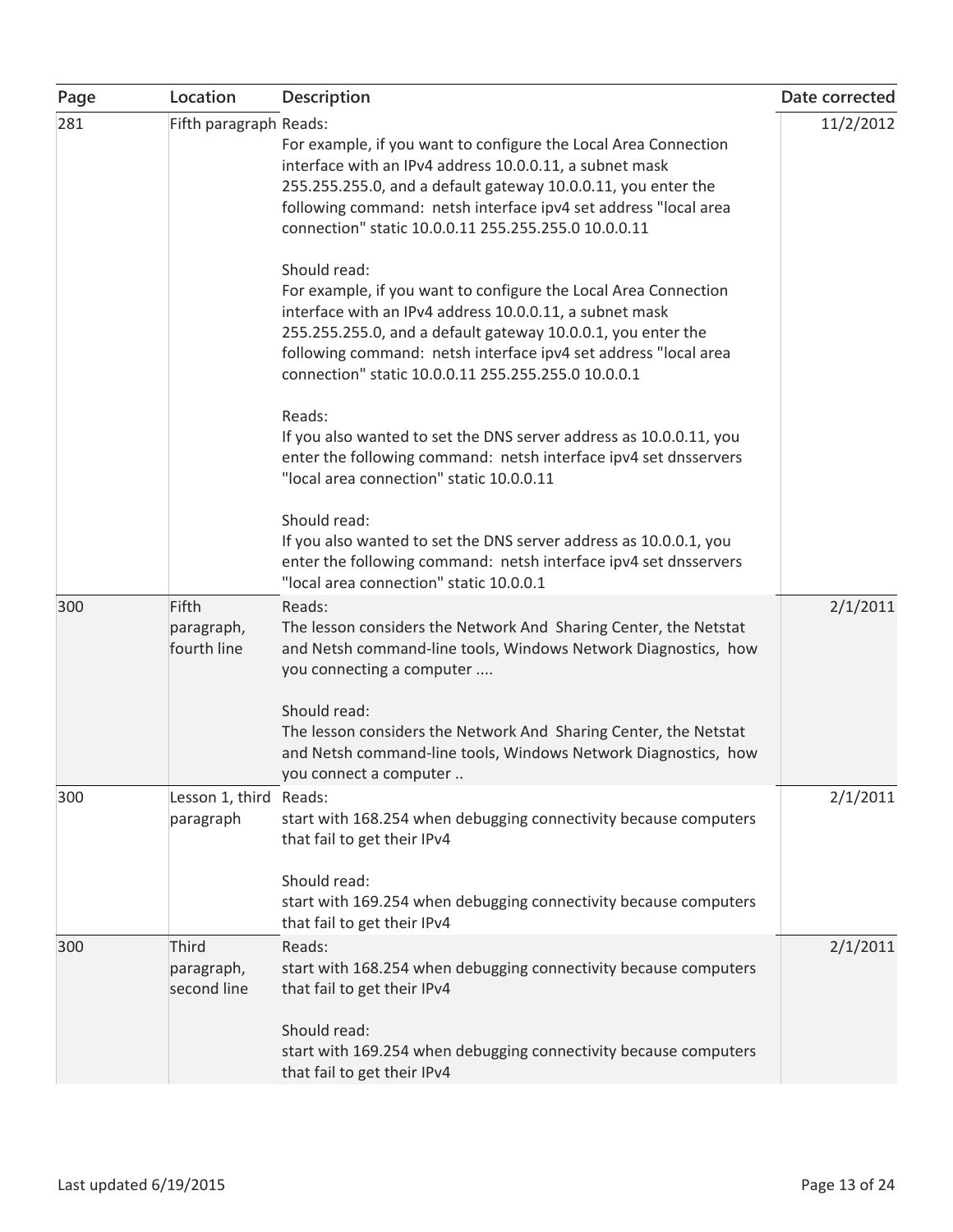| Page | Location                                                  | Description                                                                                                                                                                                                   | Date corrected |
|------|-----------------------------------------------------------|---------------------------------------------------------------------------------------------------------------------------------------------------------------------------------------------------------------|----------------|
| 300  | Sixth<br>paragraph                                        | Reads:<br>255.255.225.0                                                                                                                                                                                       | 2/1/2011       |
|      |                                                           | Should read:<br>255.255.255.0                                                                                                                                                                                 |                |
|      |                                                           | Reads:<br>225.255.254.0                                                                                                                                                                                       |                |
|      |                                                           | Should read:<br>255.255.254.0                                                                                                                                                                                 |                |
| 303  | <b>Bullet items</b>                                       | All four bullet items read:<br>through 2001::0a0a:xxxx                                                                                                                                                        | 11/2/2012      |
|      |                                                           | Should read:<br>through 2001:: ce49: 7601                                                                                                                                                                     |                |
| 303  | "Subnetting<br>and<br>Supernetting"<br>section,<br>second | Reads:<br>If an organization has a significant number of computers on its<br>network (say over 100-this number varies depending on the type,<br>volume, and pattern of traffic on the network-or if it        | 2/1/2011       |
|      | paragraph                                                 | Should read:<br>If an organization has a significant number of computers on its<br>network (say over 100-this number varies depending on the type,<br>volume, and pattern of traffic on the network) or if it |                |
| 304  | <b>Quick Check</b><br>answers<br>reader aid,<br>step 3    | Should read:<br>Therefore, the host address is from 0000001 to 1111110 binary<br>(0000000 is the network address and 1111111 is the broadcast<br>address).                                                    | 2/1/2011       |
| 306  | Bottom of the<br>page, private<br>IP address              | Reads:<br>192.168.0.0/16 (192.168.0.1 through 192.168.255.255)                                                                                                                                                | 2/1/2011       |
|      | space                                                     | Should read:<br>192.168.0.0/16 (192.168.0.1 through 192.168.255.254)                                                                                                                                          |                |
| 320  | Fourth bullet<br>item                                     | Reads:<br>-o Displays active connections on the Processes tab                                                                                                                                                 | 2/1/2011       |
|      |                                                           | Should read:<br>-o Displays active connections on the Services tab                                                                                                                                            |                |
| 326  | Step 3                                                    | Reads:<br>Similarly, entering ping 172.16.0.210 on Perth fails to locate the<br>Brisbane computer's IPv4 address.                                                                                             | 2/1/2011       |
|      |                                                           | Should read:<br>Similarly, entering ping 172.16.10.210 on Perth fails to locate the<br>Brisbane computer's IPv4 address.                                                                                      |                |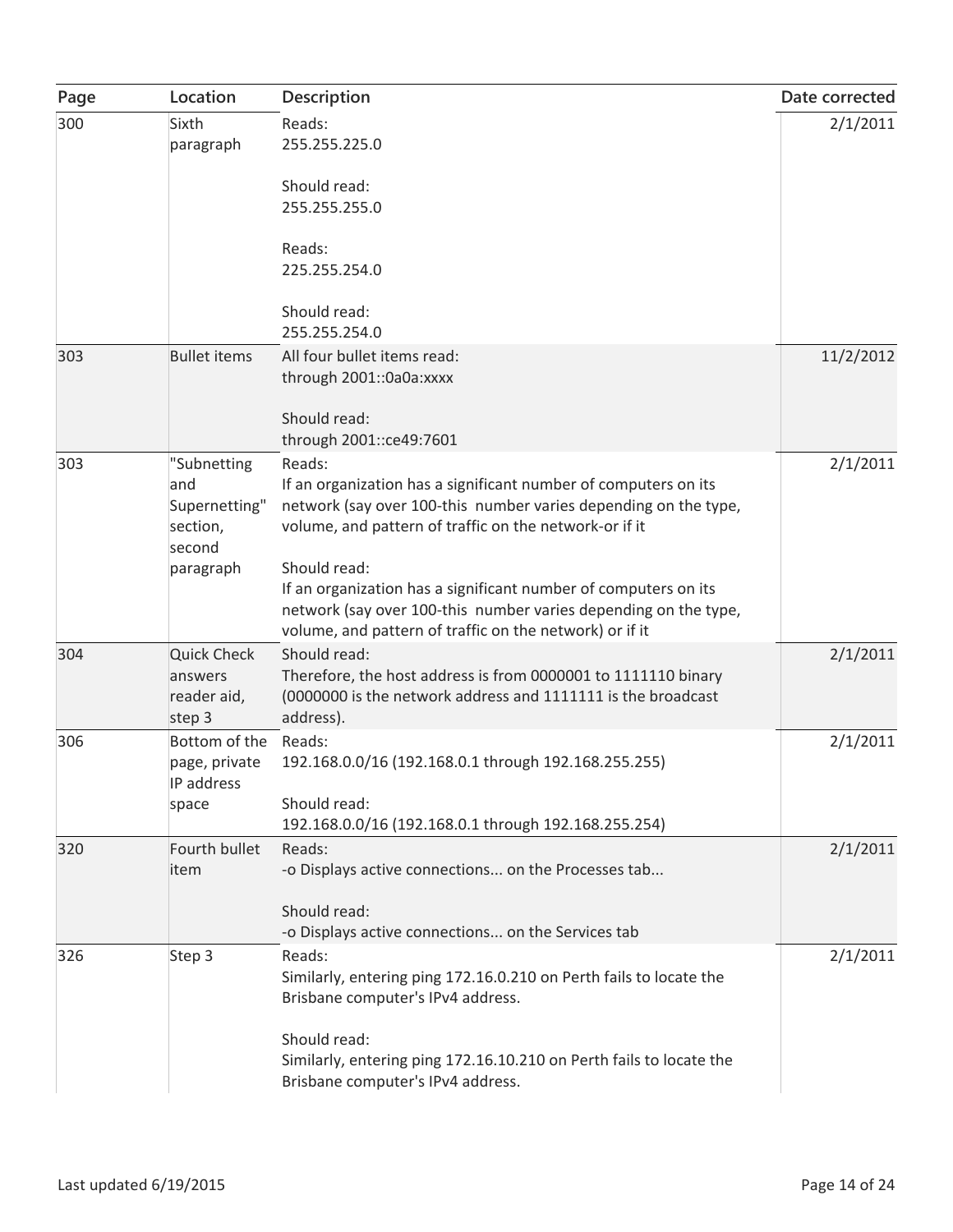| Page | Location                                  | Description                                                                                                                                                                                                              | Date corrected |
|------|-------------------------------------------|--------------------------------------------------------------------------------------------------------------------------------------------------------------------------------------------------------------------------|----------------|
| 327  | Question 4,<br>choice B                   | Reads:<br>static 10.0.0.162                                                                                                                                                                                              | 2/1/2011       |
|      |                                           | Should read:<br>static 10.0.10.162                                                                                                                                                                                       |                |
| 336  | List of IPV6 for Reads:<br>the company    | Branch 3: 2001:: ce49:7601:e866:efff:f5ff:ebfe through<br>2001::0a0a:1efe:e866:efff:f5ff:ebfe                                                                                                                            | 8/26/2011      |
|      |                                           | Should read:<br>Branch 3: 2001:: ce49:7601:e866:efff:f5ff:ebfe through<br>2001::0a0a:1efe:e866:efff:f5ff:eb01                                                                                                            |                |
| 341  | Final paragraph Reads:                    | Netsh interface ipv6 show routes<br>Should read:<br>Netsh interface ipv6 show route                                                                                                                                      | 2/1/2011       |
| 342  | First paragraph Reads:                    | use the Pathping -d command<br>Should read:                                                                                                                                                                              | 2/1/2011       |
| 361  | Exam Tip<br>reader aid,<br>first sentence | use the Pathping command<br>Reads:<br>Several 802.11 standards exist in addition to 802.11a, 802.11b, and<br>802.11c.<br>Should read:<br>Several 802.11 standards exist in addition to 802.11a, 802.11b, and<br>802.11g. | 2/1/2011       |
| 361  | Exam Tip<br>reader aid                    | Reads:<br>Several 802.11 standards exist in addition to 802.11a, 802.11b, and<br>802.11c.<br>Should read:<br>Several 802.11 standards exist in addition to 802.11a, 802.11b, and<br>802.11g.                             | 2/1/2011       |
| 383  | Objectives,<br>third bullet<br>item       | Reads:<br>Create profile network-profile-specific rules<br>Should read:<br>Create network-profile-specific rules                                                                                                         | 2/1/2011       |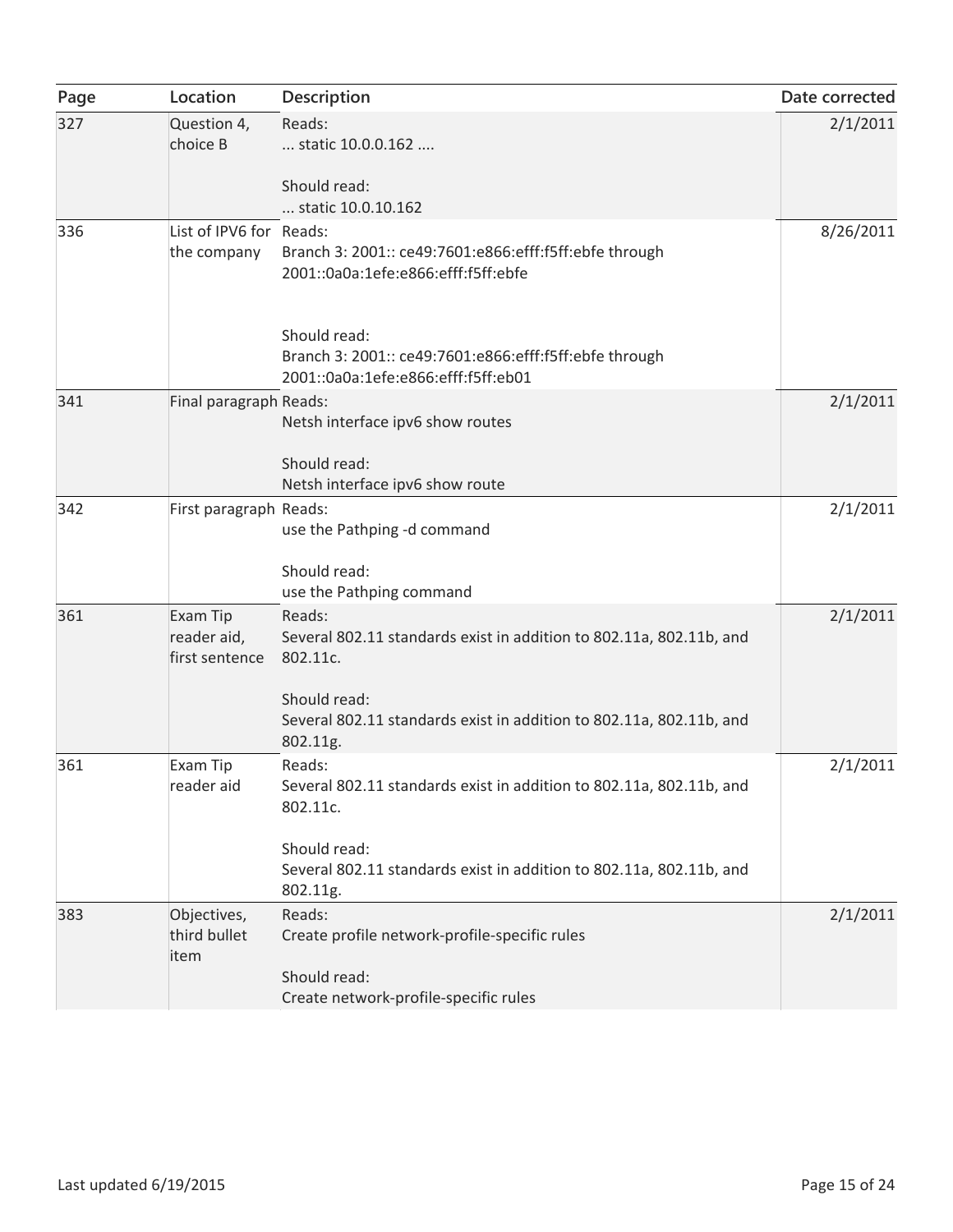| Page | Location                                    | Description                                                                                                                                                                                                          | Date corrected |
|------|---------------------------------------------|----------------------------------------------------------------------------------------------------------------------------------------------------------------------------------------------------------------------|----------------|
| 383  | "Windows<br>Firewall"<br>section,<br>second | Reads:<br>Windows Firewall uses simple rules that directly relate to a program<br>or service.                                                                                                                        | 8/26/2011      |
|      | paragraph                                   | Should read:<br>Windows Firewall uses simple rules that directly relate to a program                                                                                                                                 |                |
|      |                                             | ofeature.                                                                                                                                                                                                            |                |
| 384  | First paragraph Reads:                      | IKEv2 does not support POP, CHAP, or MS-CHAPv2                                                                                                                                                                       | 11/2/2012      |
|      |                                             | Should read:<br>IKEv2 does not support PAP, CHAP, or MS-CHAPv2                                                                                                                                                       |                |
| 395  | WFAS-rules,                                 | Reads:                                                                                                                                                                                                               | 2/1/2011       |
|      | second bullet<br>item                       | the command netsh advfirewall firewall add rule name="Calc" dir=in<br>program="c:\windows\system32\calc.exe                                                                                                          |                |
|      |                                             | Should read:<br>the command netsh advfirewall firewall add rule name="Calc" dir=in<br>program="c:\windows\system32\calc.exe" action=allow                                                                            |                |
| 413  | Question 3                                  | Reads:<br>All servers in this branch office use Windows Server 2003 R2                                                                                                                                               | 11/2/2012      |
|      |                                             | Should read:<br>All servers in this branch office use Windows Server 2008 R2                                                                                                                                         |                |
| 416  | Question 2                                  | Reads:<br>You want to user Windows PowerShell                                                                                                                                                                        | 11/2/2012      |
|      |                                             | Should read:<br>You want to use Windows PowerShell                                                                                                                                                                   |                |
| 428  | First<br>paragraph,<br>second               | Reads:<br>and then clicking the Shareb                                                                                                                                                                               | 12/16/2011     |
|      | sentence                                    | Should read:<br>and then clicking the Sharing tab                                                                                                                                                                    |                |
| 431  | Fourth<br>paragraph                         | Reads:<br>To assign permissions to the shared folder, use the command: Net<br>share sharename /grant:user Read/Change/Full                                                                                           | 2/1/2011       |
|      |                                             | Should read:<br>To assign permissions when creating the shared folder, use the<br>command: net share sharename=[path]<br>/grant:user, [Read/Change/Full] (for example net share<br>tempus=c:\temp /grant:Bob,Change) |                |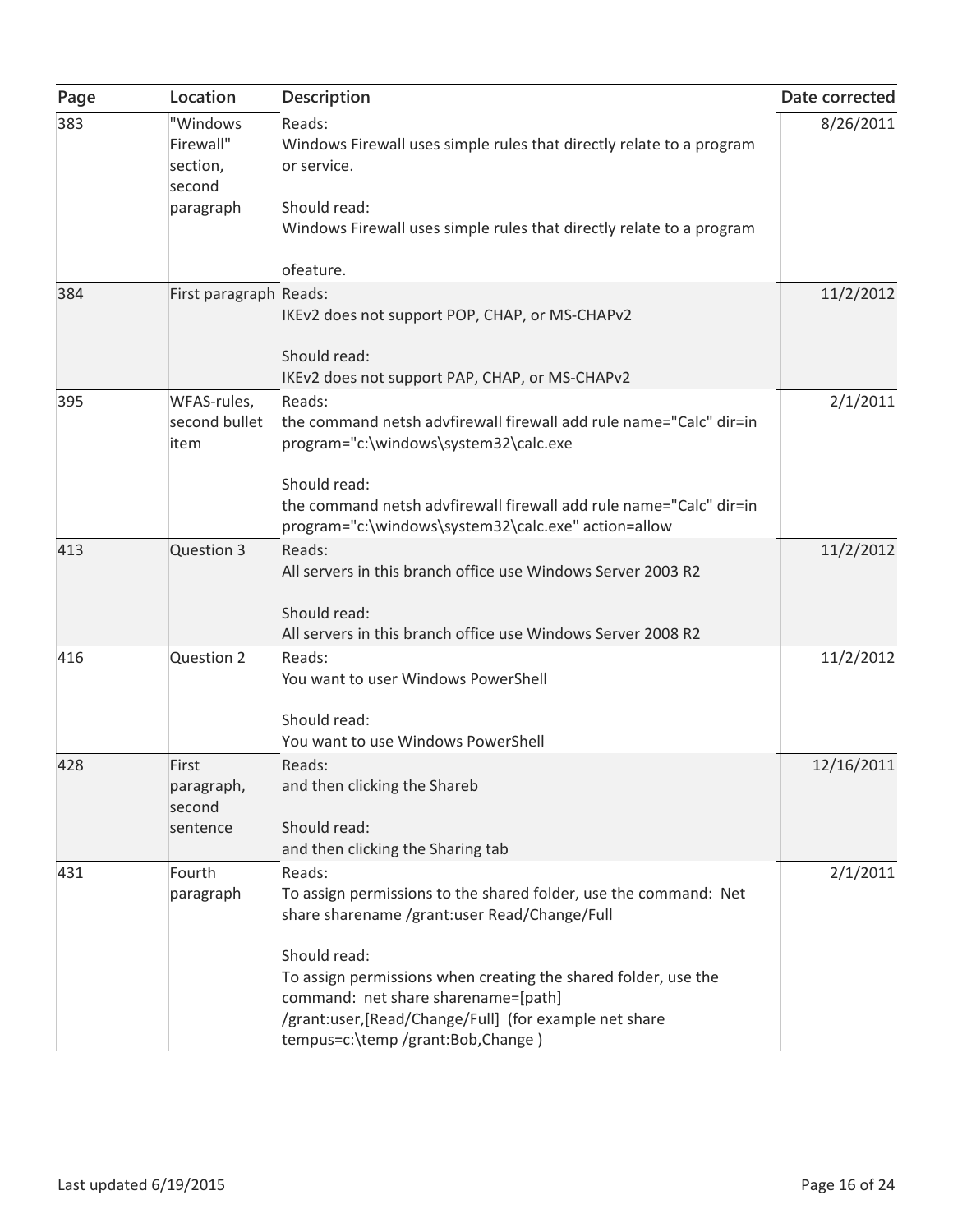| Page | Location                  | Description                                                                                                                                                                                                                                                                                        | Date corrected |
|------|---------------------------|----------------------------------------------------------------------------------------------------------------------------------------------------------------------------------------------------------------------------------------------------------------------------------------------------|----------------|
| 440  | Question 1                | Reads:<br>Share the Sci_Data library using the HomeGroup control panel                                                                                                                                                                                                                             | 8/26/2011      |
|      |                           | Should read:                                                                                                                                                                                                                                                                                       |                |
|      |                           | Share the Sci_Data library                                                                                                                                                                                                                                                                         |                |
| 441  | Question 4,               | Reads:                                                                                                                                                                                                                                                                                             | 12/16/2011     |
|      | answer B                  | Modify                                                                                                                                                                                                                                                                                             |                |
|      |                           | Should read:                                                                                                                                                                                                                                                                                       |                |
|      |                           | <b>B.</b> Change                                                                                                                                                                                                                                                                                   |                |
| 444  | Exercise 2,               | Reads:                                                                                                                                                                                                                                                                                             | 11/2/2012      |
|      | step 2                    | In the In the Search Programs And Files text box                                                                                                                                                                                                                                                   |                |
|      |                           | Should reads:                                                                                                                                                                                                                                                                                      |                |
| 449  | Second                    | In the Search Programs And Files text box<br>Reads:                                                                                                                                                                                                                                                |                |
|      | sentence                  | paragraph, last To use Robocopy exe to move all files                                                                                                                                                                                                                                              | 2/1/2011       |
|      |                           | Should read:                                                                                                                                                                                                                                                                                       |                |
|      |                           | To use Robocopy.exe to copy all files                                                                                                                                                                                                                                                              |                |
| 450  | Step 2                    | Reads:                                                                                                                                                                                                                                                                                             | 2/1/2011       |
|      |                           | 2. In the Local Group Policy Editor, navigate to the Computer<br>Configuration\Windows Settings\Security Settings\System Audit<br>Policies - Local Group Policy Object \Object Access node and set the<br>Audit File System policy, as shown in Figure 8-27.                                       |                |
|      |                           | Should read:                                                                                                                                                                                                                                                                                       |                |
|      |                           | 2. In the Local Group Policy Editor, navigate to the Computer<br>Configuration\Windows Settings\Security Settings\Advanced Audit<br>Policy Configuration\System Audit Policies - Local Group Policy<br>Object\Object Access Node and set the Audit File System policy, as<br>shown in Figure 8-27. |                |
| 452  | Fourth                    | Reads:                                                                                                                                                                                                                                                                                             | 8/26/2011      |
|      | paragraph                 | If you copy an encrypted file to a compressed folder, the file remains<br>compressed.                                                                                                                                                                                                              |                |
|      |                           | Should read:                                                                                                                                                                                                                                                                                       |                |
|      |                           | If you copy an encrypted file to a compressed folder, the file remains<br>encrypted.                                                                                                                                                                                                               |                |
| 452  | Fifth                     | Reads:                                                                                                                                                                                                                                                                                             | 12/16/2011     |
|      | paragraph,<br>compression | If you copy an encrypted file to a compressed folder, the file remains<br>compressed                                                                                                                                                                                                               |                |
|      | <i>issues</i>             | Should read:                                                                                                                                                                                                                                                                                       |                |
|      |                           | If you copy an encrypted file to a compressed folder, the file remains<br>encrypted                                                                                                                                                                                                                |                |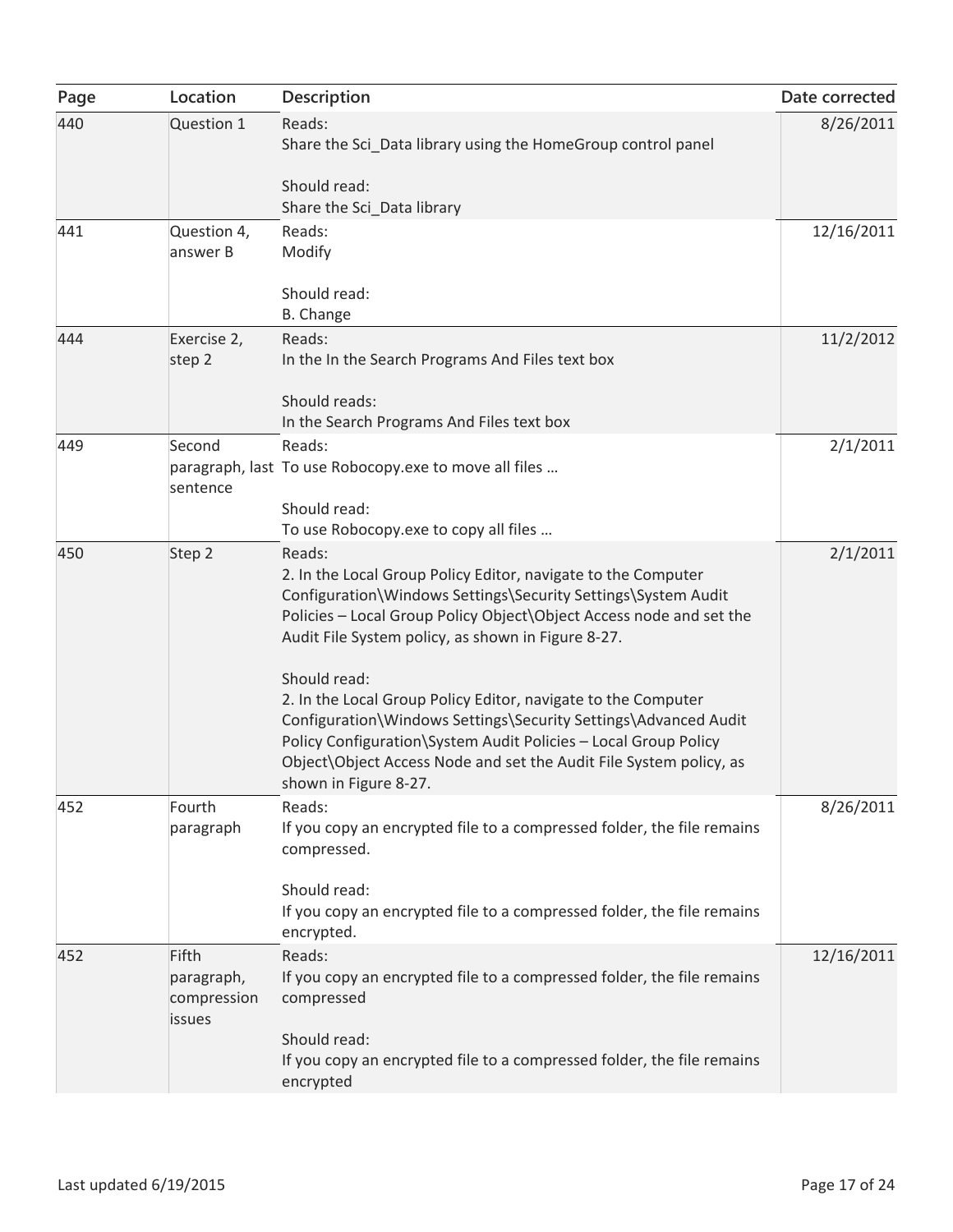| Page | Location                                    | Description                                                                                                                                                                                                                               | Date corrected |
|------|---------------------------------------------|-------------------------------------------------------------------------------------------------------------------------------------------------------------------------------------------------------------------------------------------|----------------|
| 456  | Step 15                                     | Reads:<br>Encrypt.exe                                                                                                                                                                                                                     | 2/1/2011       |
|      |                                             | Should read:<br>Encrypt.txt                                                                                                                                                                                                               |                |
| 461  | Third line down Read:                       | severs<br>Should read:                                                                                                                                                                                                                    | 5/20/2011      |
| 462  | "Hosted Cache Reads:<br>Mode"               | servers<br>Hosted Cache Mode, line 1 Hosted Cache mode uses a centralized<br>section, line 1 local cache that hosted<br>Should read:<br>Hosted Cache mode uses a centralized local cache that is hosted                                   | 2/1/2011       |
| 462  | Last bullet item Reads:                     | Ensure that all clients that trust the certificate<br>Should read:<br>Ensure that all clients trust the certificate                                                                                                                       | 2/1/2011       |
| 464  | First bullet<br>item                        | Reads:<br>One of these network adapters needs to a direct connection to the<br>Internet.<br>Should read:<br>One of these network adapters needs a direct connection to the<br>Internet.                                                   | 11/2/2012      |
| 489  | First sentence                              | Reads:<br>In this exercise, you configure User Account Control policies using the<br>Local Security Policy editor<br>Should read:<br>In this exercise, you configure User Account Control policies using the<br>Local Group Policy Editor | 12/16/2011     |
| 489  | Exercise 2,<br>step 3 (near<br>top of page) | Reads:<br>3. In the In the Search Programs<br>Should read:<br>In the Search Programs                                                                                                                                                      | 2/1/2011       |
| 518  | First sentence                              | Should read:<br>in the Computer Configuration\Administrative<br>Templates\Network\TCPIP Settings\IPv6 Transition Technologies<br>node.                                                                                                    | 2/1/2011       |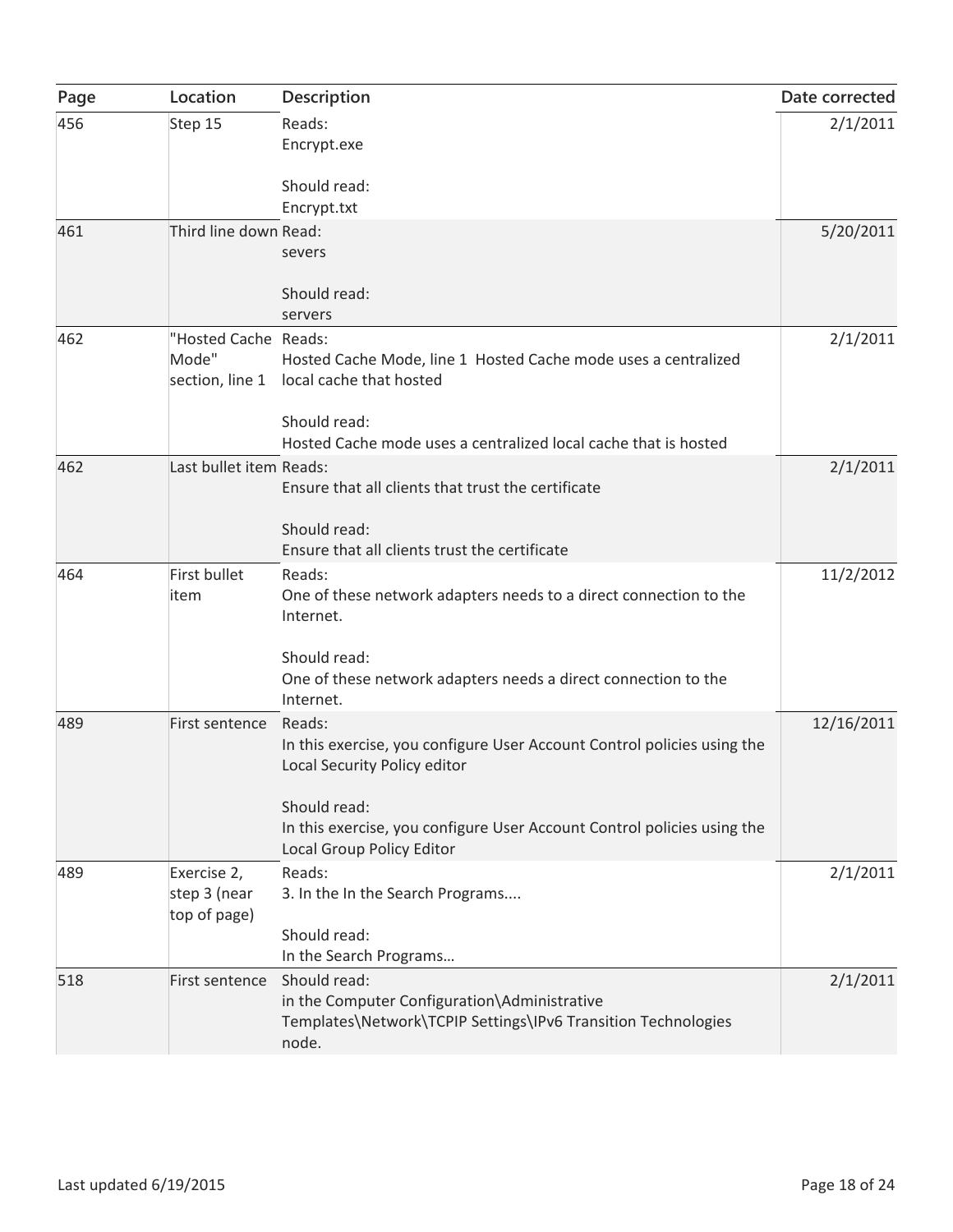| Page | Location                                            | Description                                                                                                                                                                                                                                                                          | Date corrected |
|------|-----------------------------------------------------|--------------------------------------------------------------------------------------------------------------------------------------------------------------------------------------------------------------------------------------------------------------------------------------|----------------|
| 549  | Question 3                                          | Reads:<br>Which of the following protocols can you use to connect to the VPN<br>server?<br>Should read:                                                                                                                                                                              | 7/26/2013      |
|      |                                                     | Which of the following protocols can you use to connect to the VPN<br>server? (Choose all that apply)                                                                                                                                                                                |                |
| 551  | Case Scenario<br>2, first line                      | Reads:<br>Windows 7 Professional                                                                                                                                                                                                                                                     | 2/1/2011       |
|      |                                                     | Should read:<br>Windows 7 Enterprise                                                                                                                                                                                                                                                 |                |
| 551  | Case Scenario<br>2, sixth line                      | Reads:<br>though Windows Server 2008 R2 x64 Routing and Remote Access<br>servers do not                                                                                                                                                                                              | 11/2/2012      |
|      |                                                     | Should read:<br>though Windows Server 2008 Routing and Remote Access servers do<br>not                                                                                                                                                                                               |                |
| 551  | Case Scenario<br>2: Remote<br>Access at<br>Tailspin | Should read:<br>Windows 7 Enterprise supports IKEv2 VPNs, through Windows Server<br>2008 R2                                                                                                                                                                                          | 2/1/2011       |
| 559  | First line of<br>paragraph<br>after Figure<br>11.3  | Reads:<br>After you have configured the DRA, It is also necessary to configure<br>the Computer                                                                                                                                                                                       | 2/1/2011       |
|      |                                                     | Should read:<br>After you have configured the DRA, it is also necessary to configure<br>the Computer                                                                                                                                                                                 |                |
| 559  | Third<br>paragraph                                  | Reads:<br>After you have configured the DRA, it is also necessary to configure<br>the Computer Configuration\Administrative Templates\Windows<br>Components\BitLocker Drive Encryption\ Prove The Unique Identifiers<br>For Your Organization policy to support DRA recovery.        | 12/16/2011     |
|      |                                                     | Should read:<br>After you have configured the DRA, it is also necessary to configure<br>the Computer Configuration\Administrative Templates\Windows<br>Components\BitLocker Drive Encryption\Provide The Unique<br>Identifiers For Your Organization policy to support DRA recovery. |                |
| 585  |                                                     | Last bullet item Shift final bullet to be in line with other bullet items in list.                                                                                                                                                                                                   | 2/1/2011       |
| 624  | Third bullet<br>item                                | Reads:<br>Local Internet<br>Should read:<br>Local Intranet                                                                                                                                                                                                                           | 2/1/2011       |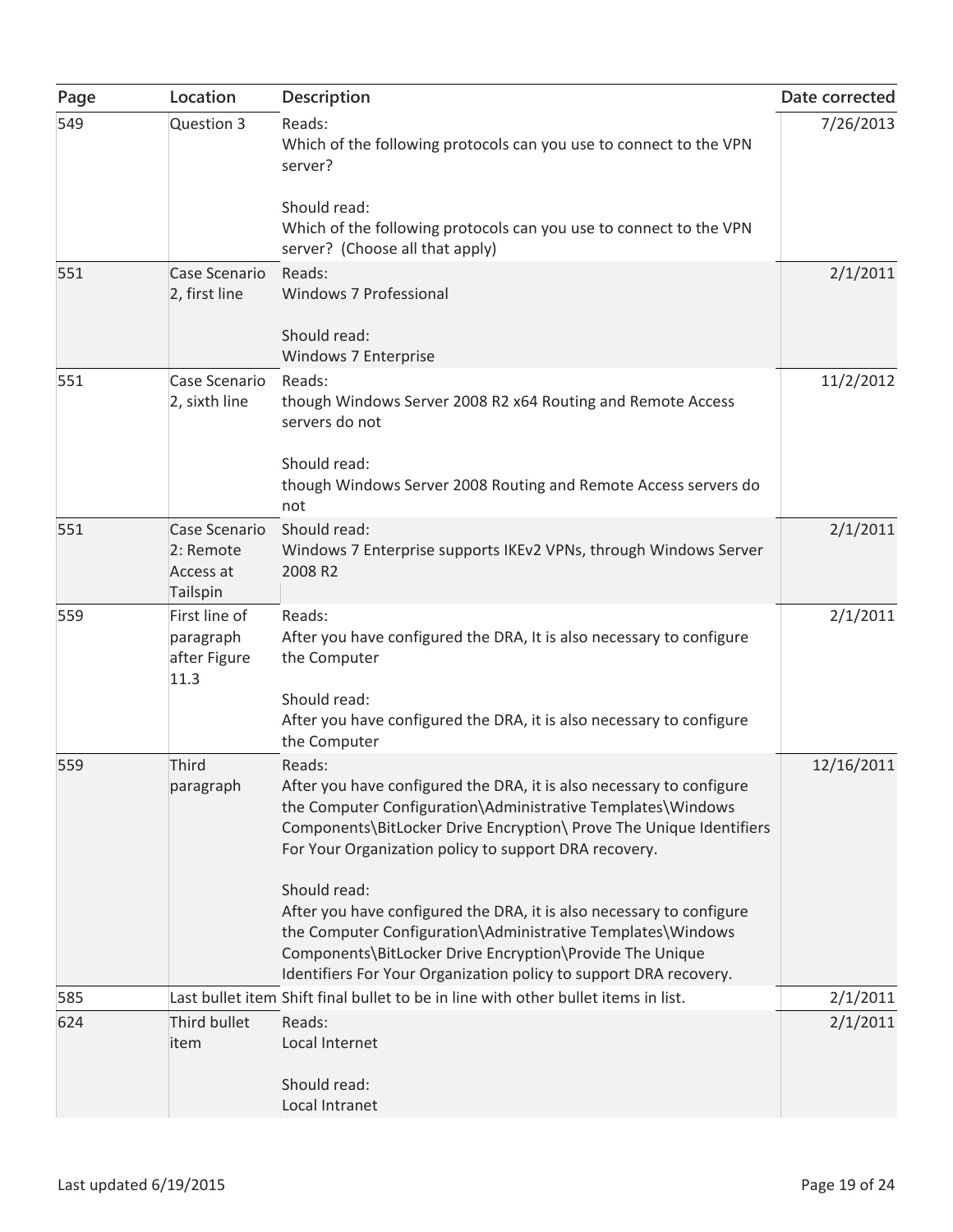| Page | Location                                    | Description                                                                                                                                                                                                                                                                                                                                                                                                                                                  | Date corrected |
|------|---------------------------------------------|--------------------------------------------------------------------------------------------------------------------------------------------------------------------------------------------------------------------------------------------------------------------------------------------------------------------------------------------------------------------------------------------------------------------------------------------------------------|----------------|
| 631  | config                                      | logman create Both instances read:<br>Logman create cog<br>Should read:<br>Logman create cfg                                                                                                                                                                                                                                                                                                                                                                 | 8/26/2011      |
| 652  | First<br>paragraph<br>after bullet<br>items | Reads:<br>The System Diagnostics DCS collector set has a default overall<br>duration of 1 minute.<br>Should read:<br>The System Diagnostics DCS collector set has a default duration of 10<br>minutes.                                                                                                                                                                                                                                                       | 2/1/2011       |
| 652  | First<br>paragraph<br>after bullet<br>items | Reads:<br>a default overall duration of 10 minutes<br>Should read:<br>a default overall duration of 1 minute                                                                                                                                                                                                                                                                                                                                                 | 2/1/2011       |
| 652  | First<br>paragraph<br>after bullet<br>items | Reads:<br>The System Performance DCS has a default overall duration of 10<br>minutes.<br>Should read:<br>The System Performance DCS has a default overall duration of 1<br>minute.                                                                                                                                                                                                                                                                           | 2/1/2011       |
| 663  | <b>Fifth line</b>                           | Reads:<br>You can start Resource Monitor from the Processes tab of Task<br>Manager or by entering resmon in the Search box on the Start menu.<br>Should read:<br>You can start Resource Monitor from the Performance tab of Task<br>Manager or by entering resmon in the Search box on the Start menu.                                                                                                                                                       | 12/16/2011     |
| 665  | Third<br>paragraph                          | Reads:<br>In the Kernel Memory (MB) table, Total is the amount of memory<br>being used by the core part of Windows, called the kernel; Paged<br>refers to the amount of virtual memory the kernel is using; Nonpaged<br>is the amount of RAM memory used by the kernel.<br>Should read:<br>In the Kernel Memory (MB) table, Paged refers to the amount of<br>virtual memory the kernel is using; Nonpaged is the amount of RAM<br>memory used by the kernel. | 2/1/2011       |
| 677  | Fourth<br>paragraph                         | Reads:<br>Note that if any of your network connector types is set to public, you<br>must set it to private for this command to work.<br>Should read:<br>Note that if any of your network connection types is set to public, you<br>must set it to private for this command to work.                                                                                                                                                                          | 8/26/2011      |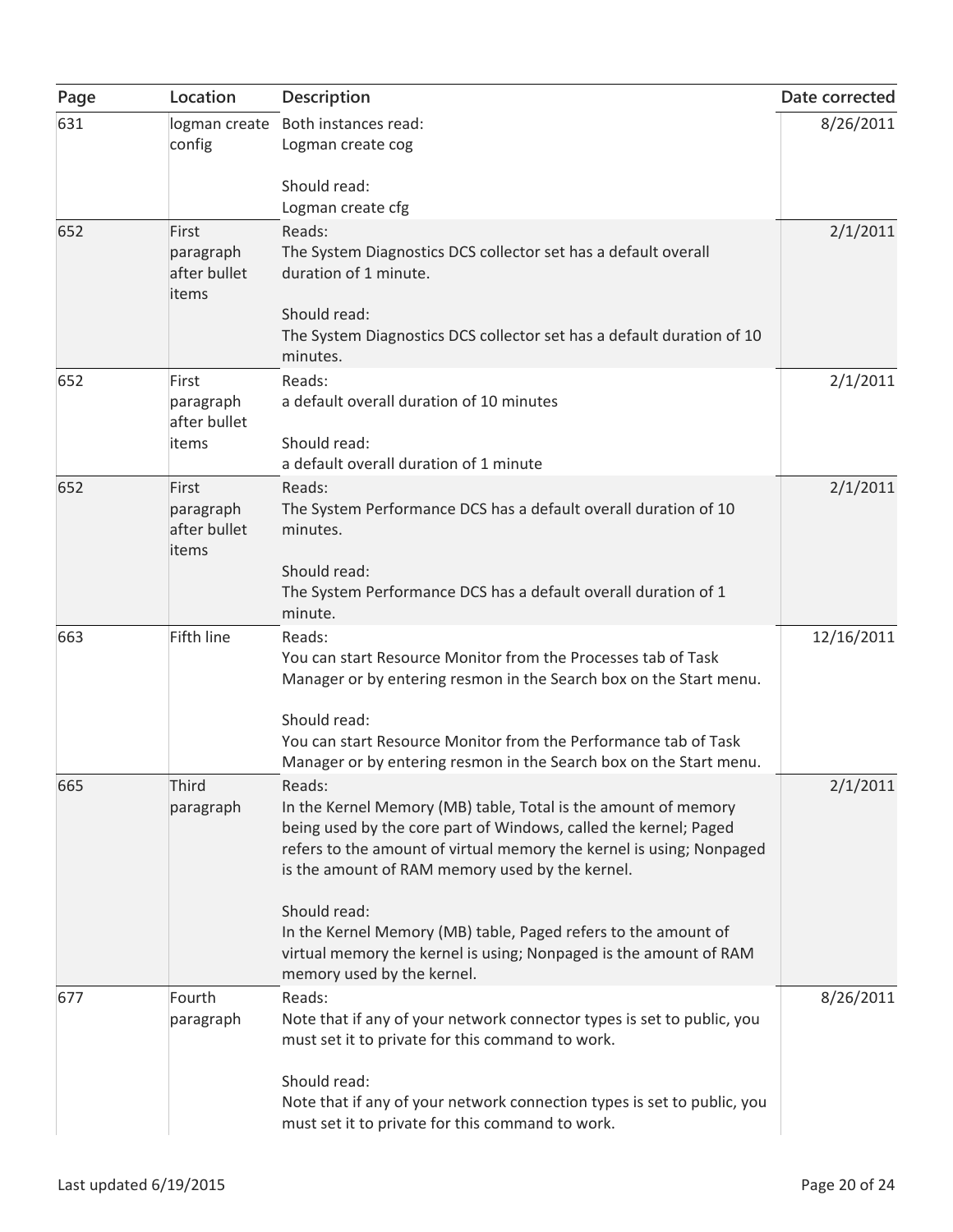| Page | Location                          | Description                                                                                                                                                                                                  | Date corrected |
|------|-----------------------------------|--------------------------------------------------------------------------------------------------------------------------------------------------------------------------------------------------------------|----------------|
| 689  | Fifth<br>sentence                 | Reads:<br>paragraph, last Typically, Windows Imaging (WIM) files have .vbs extensions.<br>Should reads:                                                                                                      | 2/1/2011       |
|      |                                   | Typically, Windows Management Instrumentation (WMI) files have<br>.vbs extensions.                                                                                                                           |                |
| 690  | Third and<br>fourth<br>paragraphs | Reads:<br><b>WIM</b><br>Should read:                                                                                                                                                                         | 2/1/2011       |
|      |                                   | <b>WMI</b>                                                                                                                                                                                                   |                |
| 707  | Exam Tip<br>reader aid            | Reads:<br>You can use either Task Manager or System Configuration to start and<br>stop services on a computer running Windows 7 without rebooting<br>the computer.                                           | 2/1/2011       |
|      |                                   | Should read:<br>You can use either Task Manager or the Services Console to start and<br>stop services                                                                                                        |                |
| 708  |                                   | First paragraph The following sentence should be deleted:<br>You can also access the tool from the Tools tab of the System<br>Configuration tool.                                                            | 2/1/2011       |
| 723  | Question 1                        | Reads:<br>What WIM tool do you use to view Windows Management-generated<br>events and event information, such as the event's date and time,<br>class, point of origin, and description?                      | 2/1/2011       |
|      |                                   | Should read:<br>What WMI tool do you use to view Windows Management-generated<br>events and event information, such as the event's date and time,<br>class, point of origin, and description?                |                |
| 723  | Question 1                        | Reads:<br>What WIM tool do you use to view Windows Management-generated<br>events and event information, such as the event's date and time,<br>class, point of origin, and description? <sup>[2]</sup>       | 2/1/2011       |
|      |                                   | Should read:<br>What WMI tool do you use to view Windows Management-generated<br>events and event information, such as the event's date and time,<br>class, point of origin, and description? <sup>[2]</sup> |                |
| 723  | Question 5                        | Reads:<br>Vista Professional<br>Should read:<br>Vista Enterprise                                                                                                                                             | 2/1/2011       |
| 737  | Figure 14-4                       | Figure 14-4 should be the one shown at http://orinthomas.com/70-<br>680/figure-14-4.png.                                                                                                                     | 2/1/2011       |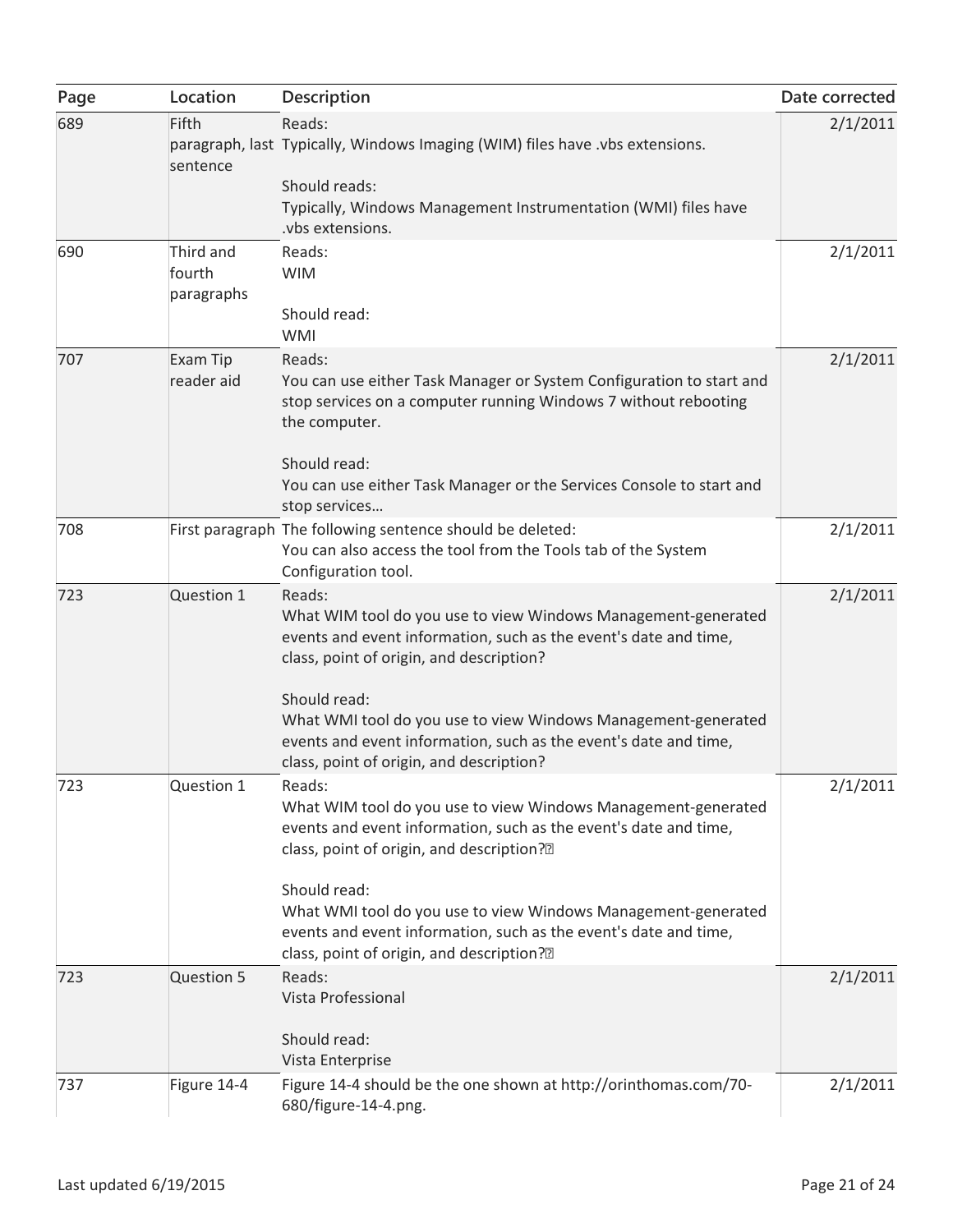| Page | Location                                                      | Description                                                                                                                                                                                                                                                                                                          | Date corrected |
|------|---------------------------------------------------------------|----------------------------------------------------------------------------------------------------------------------------------------------------------------------------------------------------------------------------------------------------------------------------------------------------------------------|----------------|
| 737  | Third<br>paragraph                                            | Reads:<br>H:\Computer\Backup Set<br>Should read:                                                                                                                                                                                                                                                                     | 2/1/2011       |
|      |                                                               | H:\Canberra\Backup Set                                                                                                                                                                                                                                                                                               |                |
| 746  | "Performing a<br>System<br>Restore"                           | Reads:<br>If you boot the from the installation media                                                                                                                                                                                                                                                                | 2/1/2011       |
|      | section, 16th<br>line                                         | Should read:<br>If you boot from the installation media                                                                                                                                                                                                                                                              |                |
| 749  | Second<br>paragraph                                           | Reads:<br>(for example, by malware that cannot be removed except 0 by wiping<br>the disk).                                                                                                                                                                                                                           | 2/1/2011       |
|      |                                                               | Should read:<br>(for example, by malware that cannot be removed except by wiping<br>the disk).                                                                                                                                                                                                                       |                |
| 750  | <b>Bulleted list</b><br>item addition                         | A new bulleted list item shoud be added at the beginning of the list:<br>Repair Your Computer Shows a list of system recovery tools you can<br>use to repair startup problems, run diagnostics, or restore your<br>system. This option is available only if the tools are installed on your<br>computer's hard disk. | 6/8/2012       |
| 751  | "System<br>Recovery<br>Options"<br>section, first<br>sentence | Reads:<br>When you select Debugging Mode in Advanced Boot Options,<br>Should read:<br>When you select Repair Your Computer in Advanced Boot Options,                                                                                                                                                                 | 11/2/2012      |
| 751  | Last paragraph Reads:                                         | Debugging Mode This enables kernel debuging and System image<br>restore.<br>Should read:                                                                                                                                                                                                                             | 6/8/2012       |
|      |                                                               | Debugging Mode Starts Windows in an advanced troubleshooting<br>mode intended for IT professionals and system administrators.                                                                                                                                                                                        |                |
| 783  | Lesson 1,<br>question 1,<br>answer A                          | Reads:<br><b>Oimage</b>                                                                                                                                                                                                                                                                                              | 2/1/2011       |
|      |                                                               | Should read:<br>image                                                                                                                                                                                                                                                                                                |                |
| 784  | Answers A and Reads:<br>B                                     | Windows Vista Enterprise (x86) can only be upgraded to Windows 7<br>Enterprise (x86) or Ultimate (x86)                                                                                                                                                                                                               | 2/1/2011       |
|      |                                                               | Should read:<br>Windows Vista Enterprise (x86) can only be upgraded to Windows 7<br>Enterprise (x86)                                                                                                                                                                                                                 |                |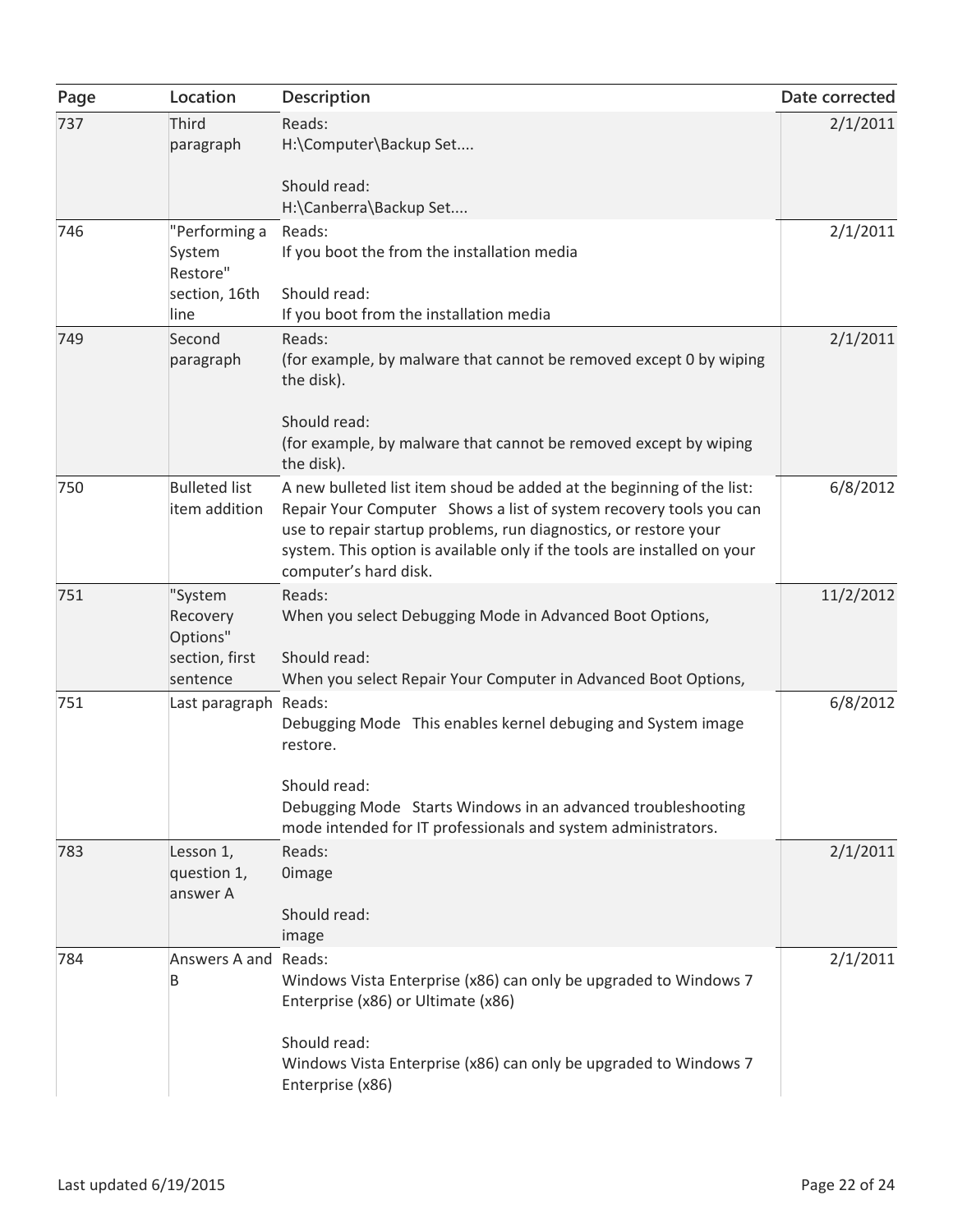| Page    | Location                                     | Description                                                                                                                                                                                                                                                                                                | Date corrected |
|---------|----------------------------------------------|------------------------------------------------------------------------------------------------------------------------------------------------------------------------------------------------------------------------------------------------------------------------------------------------------------|----------------|
| 784     | "Lesson<br>Review"<br>section,<br>question 1 | Reads:<br>You cannot upgrade Windows Vista Enterprise to Windows 7 Home<br>Professionl                                                                                                                                                                                                                     | 8/26/2011      |
|         |                                              | Should read:<br>You cannot upgrade Windows Vista Enterprise to Windows 7<br>Professional                                                                                                                                                                                                                   |                |
| 802     | Case Scenario<br>$2$ , step $2$              | Reads:<br>Configure this rule to apply to the Everyone group. Block the<br>execution of the application, but configure an exception for the<br>Scientists group                                                                                                                                            | 2/1/2011       |
|         |                                              | Should read:<br>Configure this rule to apply to the Scientists group. Allow the<br>execution of the application. Ensure that the data collection<br>application is installed outside the scope of the folders covered by the<br>default allow rule so that it will be blocked unless specifically allowed. |                |
| 812     | Question 1                                   | Reads:<br>Share the Sci Data library using the HomeGroup control panel                                                                                                                                                                                                                                     | 8/26/2011      |
|         |                                              | Should read:<br>Share the Sci_Data library                                                                                                                                                                                                                                                                 |                |
| 813     | Top of page,<br>question 4,<br>answer B      | Reads:<br>You should assign the Modify permission because this allows users to<br>add, modify, and delete files located on the accounting shared folder.                                                                                                                                                   | 12/16/2011     |
|         |                                              | Should read:<br>You should assign the Change permission because this allows users to<br>add, modify, and delete files located on the accounting shared folder.                                                                                                                                             |                |
| 833-834 | Chapter 3,<br>lesson 1<br>answers            | The following answers should be renumbered:<br>The answer for question 1 is actually for question 5.<br>The answer for question 2 is actually for question 42<br>The answer for question 4 is actually for question 22<br>The answer for question 5 is actually for question 12                            | 2/1/2011       |
| 838     | Question 4,<br>answer C                      | Reads:<br>You cannot use Backup And Restore to write a System Image backup<br>to a USB flash drive, a writable DVD, or a tape drive.                                                                                                                                                                       | 2/1/2011       |
|         |                                              | Should read:<br>You cannot use Backup And Restore to write a System Image backup<br>to a USB flash drive or a tape drive.                                                                                                                                                                                  |                |
| 838     | Question 4,<br>answer D                      | Reads:<br>D. Incorrect: You cannot use Backup And Restore to write a System<br>Image backup to an optical drive, although you can use this media for<br>file and folder backups.                                                                                                                           | 2/1/2011       |
|         |                                              | Should read:<br>D. Correct: You can use Backup And Restore to write a System Image<br>backup to an optical drive.                                                                                                                                                                                          |                |